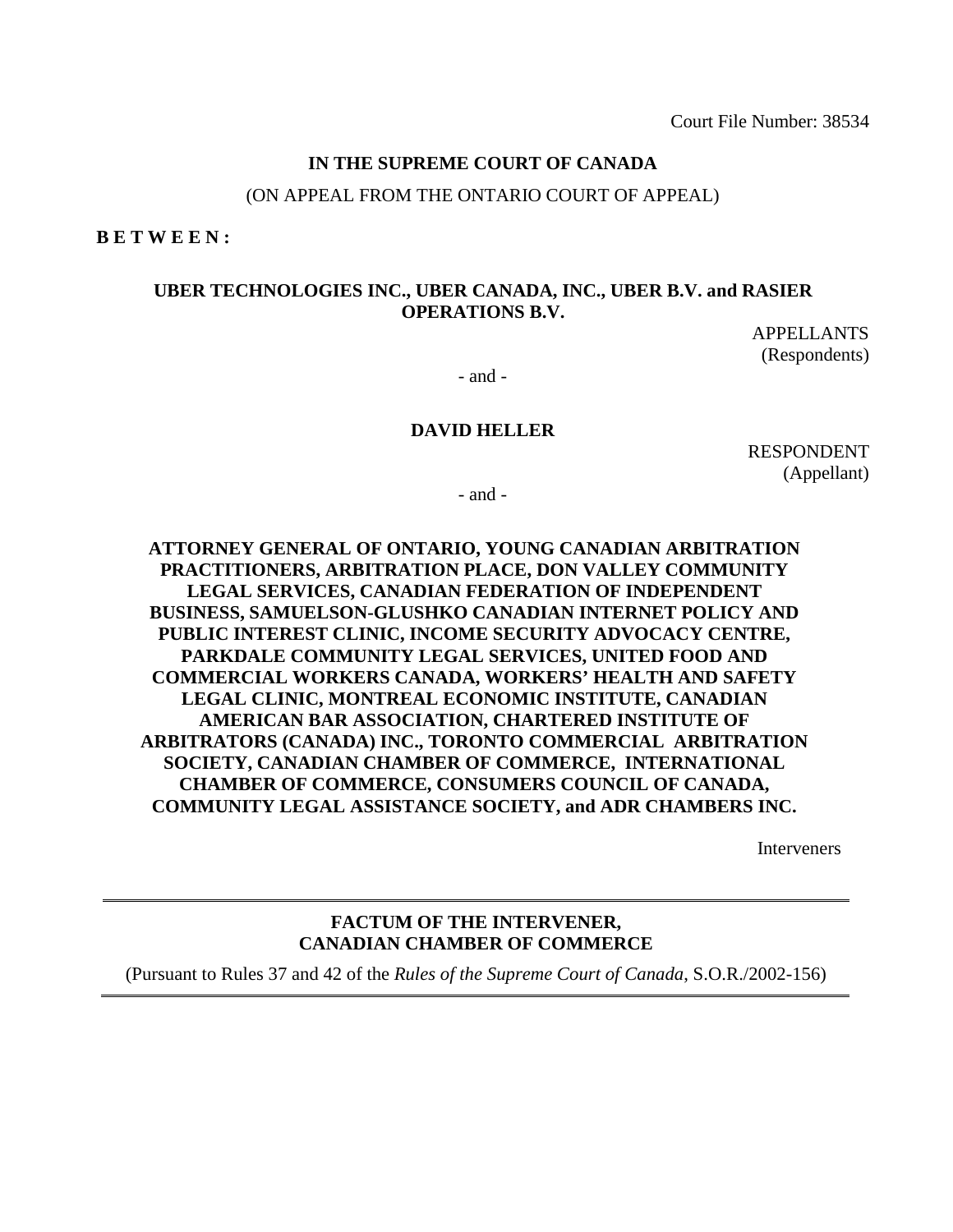## **DAVIES WARD PHILLIPS & VINEBERG LLP**

155 Wellington Street West Toronto ON M5V 3J7

**Matthew Milne-Smith (LSO# 44266P**) Tel: 416.863.5595 Email: mmilne-smith@dwpv.com

**Chantelle Cseh (LSO# 60620Q**) Tel: 416.367.7552 Email: ccseh@dwpv.com

Tel: 416.863.0900 Fax: 416.863.0871

**Counsel for the Intervener, Canadian Chamber of Commerce** 

**Agent for Counsel for the Intervener, Canadian Chamber of Commerce** 

ORIGINAL TO:

**THE REGISTRAR** 

Supreme Court of Canada 301 Wellington Street Ottawa, ON K1A 0J1

**GOWLING WLG (CANADA) LLP**

Suite 2600 160 Elgin Street Ottawa, Ontario K1P 1C3

#### **Matthew Estabrooks (LSO# 58028K)**

Tel: 613.786.0211 Fax: 613.788.3573 Email: matthew.estabrooks@gowlingwlg.com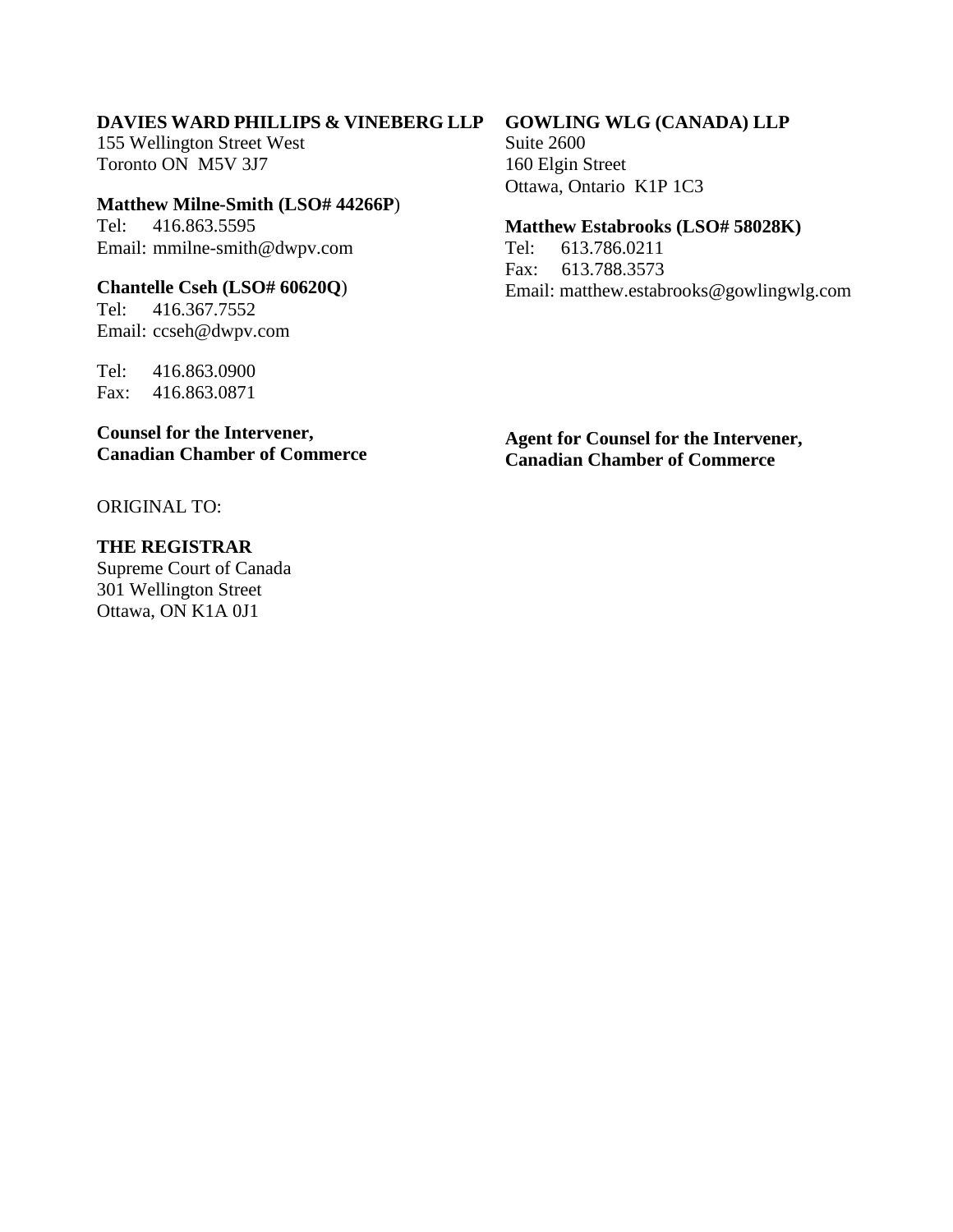#### COPIES TO:

## **TORYS LLP**

Barristers and Solicitors 79 Wellington Street West, Suite 3000 Box 270, TD South Tower Toronto, ON M5K 1N2

#### **Linda Plumpton (LSO# 38400A**)

Tel: 416.865.8193 Email: lplumpton@torys.com

#### **Lisa Talbot (LSO# 44672I**)

Tel: 416.865.8222 Email: ltalbot@torys.com

#### **Sarah Whitmore (LSO# 61104E**)

Tel: 416.865.7315 Email: swhitmore@torys.com

**Counsel for the Appellants, Uber Technologies Inc., Uber Canada, Inc., Uber B.V. and Rasier Operations B.V.**

#### **GOWLING WLG (CANADA) LLP**

160 Elgin Street, Suite 2600 Ottawa, ON K1P 1C3

#### **Jeffrey W. Beedell (LSO# 24711B)**

Tel: 613.786.0171 Fax: 613.788.3587 Email: jeff.beedell@gowlingwlg.com

**Agent for Counsel for the Appellants, Uber Technologies Inc., Uber Canada, Inc., Uber B.V. and Rasier Operations B.V.**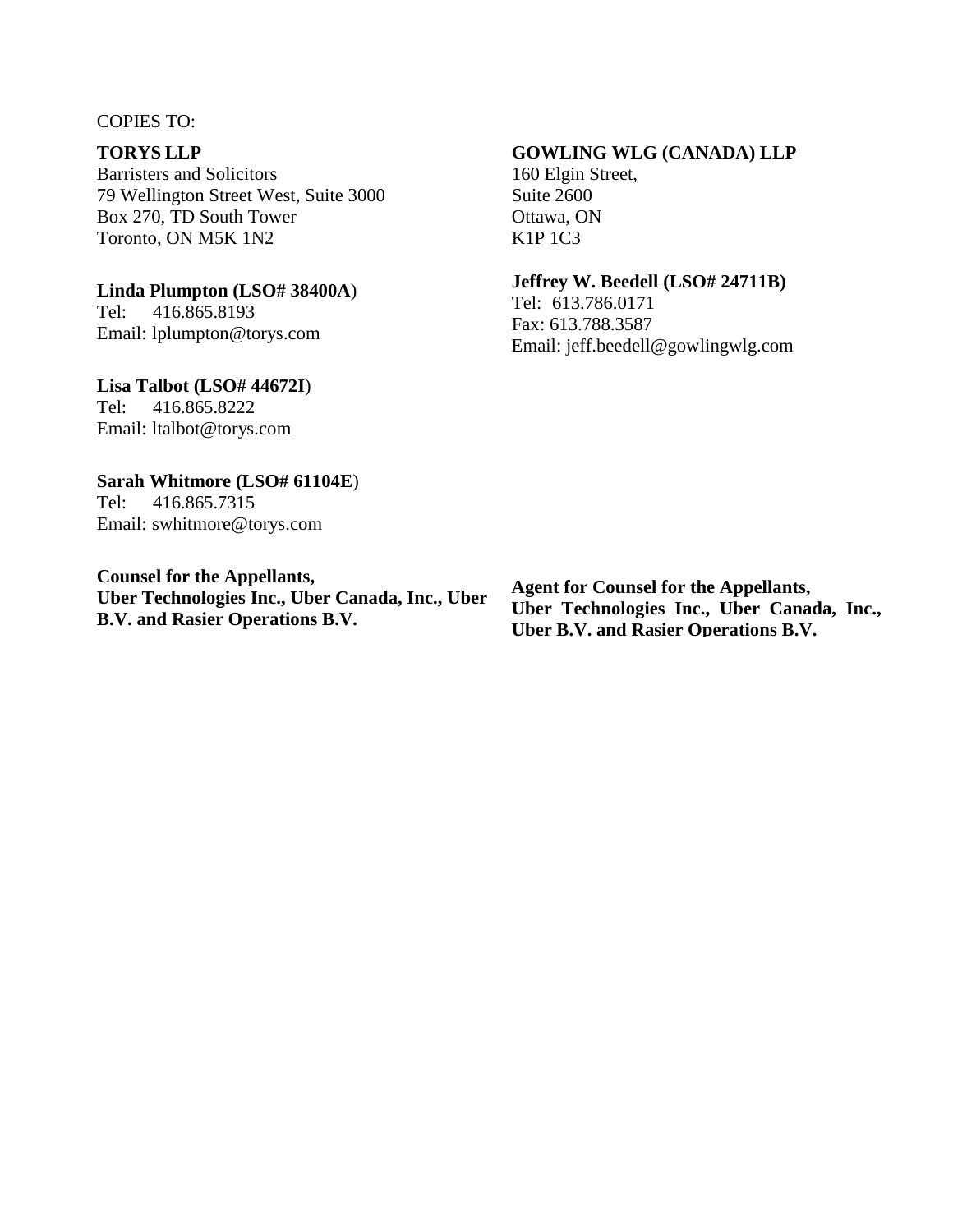## **WRIGHT HENRY LLP**

Barristers and Solicitors 602 – 200 Wellington Street West Toronto, ON M5V 3C7

## **Michael D. Wright (LSO# 32522T)**

**Danielle E. Stampley (LSO# 69487C)**  Tel: 416.306,8289 Fax: 416.964.8281 Email: mwright@wrighthenry.ca dstampley@wrighthenry.ca

#### **SAMFIRU TUMARKIN LLP**

Barristers & Solicitors 350 Bay Street, 10<sup>th</sup> Floor Toronto, ON M5H 2S6

# **Lior Samfiru (LSO# 48609U)**

**Stephen Gillman (LSO# 68094O)**<br>Tel: 416.861.9065 Tel: 416.861.9065 Fax: 416.361.0993 Email: lior.samfiru@stlawyers.ca stephen.gillman@stlawyers.ca

#### **Counsel for the Respondent, David Heller**

#### **MICHAEL J. SOBKIN**

32 Somerset Street West Ottawa, ON K2P 0J8

Tel: 613.282.1712 Fax: 613.288.2896 Email: msobkin@sympatico.com

**Agent for Counsel for the Respondent, David Heller**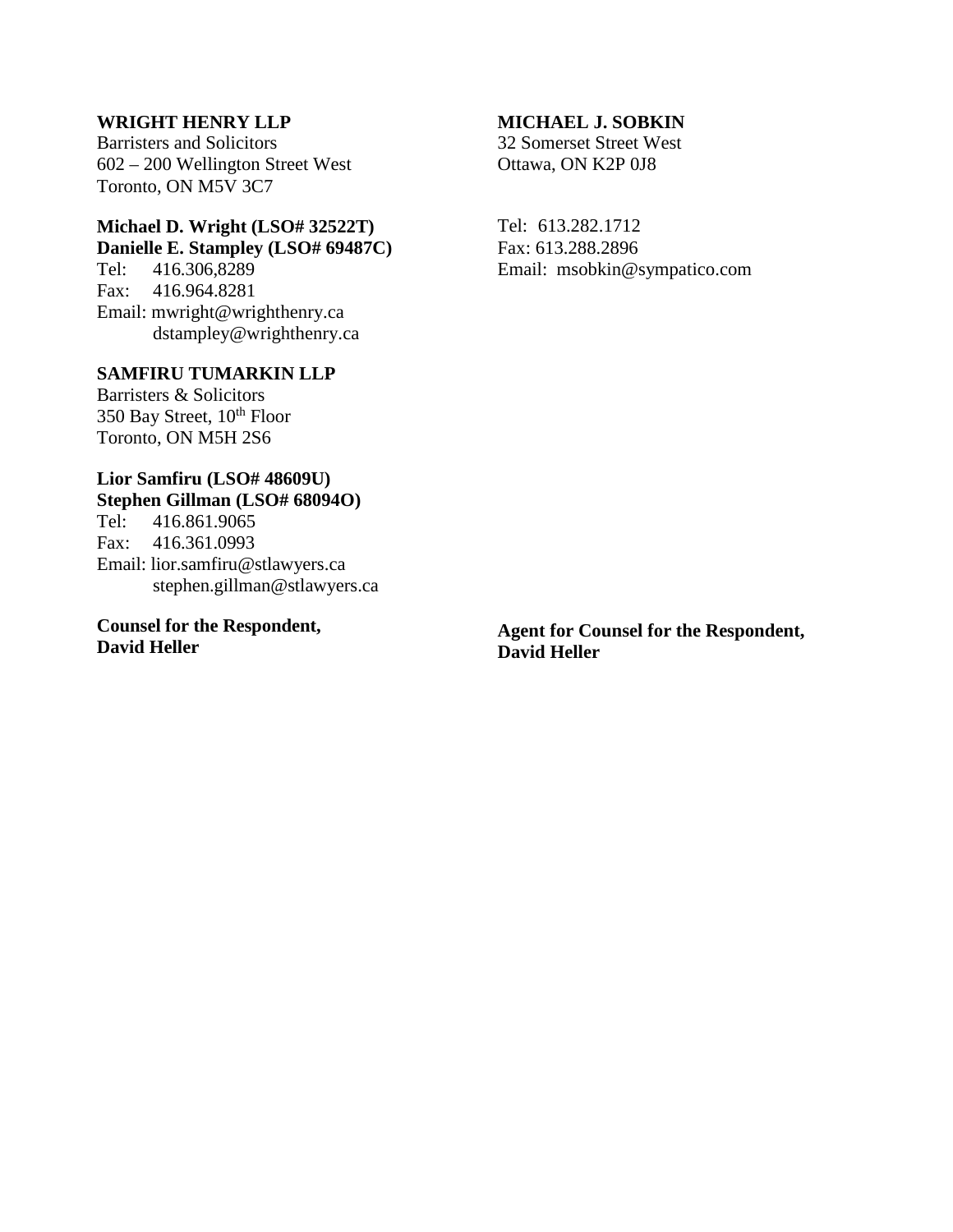## **OSLER, HOSKIN & HARCOURT LLP**

100 King Street West 1 first Canadian Place Suite 6200, P.O. Box 50 Toronto, ON M5X 1B8

#### **Eric Morgan**

Tel: 416.862.5871 Email: emorgan@osler.com

## **PERLEY-ROBERTSON, HILL & MCDOUGALL LLP**

1400-340 Albert Street Ottawa, ON K1R 0A5

**John Siwiec**  Tel: 613-566-2814 Email: jsiwiec@perlaw.ca

**Counsel for the Intervener, Young Canadian Arbitration Practitioners** 

## **OSLER, HOSKIN & HARCOURT LLP**

Suite 1900 340 Albert Street Ottawa, ON K1R 7Y6

#### **Geoffrey Langen**

Tel: 613.787.1009 Fax: 613.235.2867 Email: [glangen@osler.com](mailto:glangen@osler.com) 

**Agent for Counsel for the Intervener, Young Canadian Arbitration Practitioners**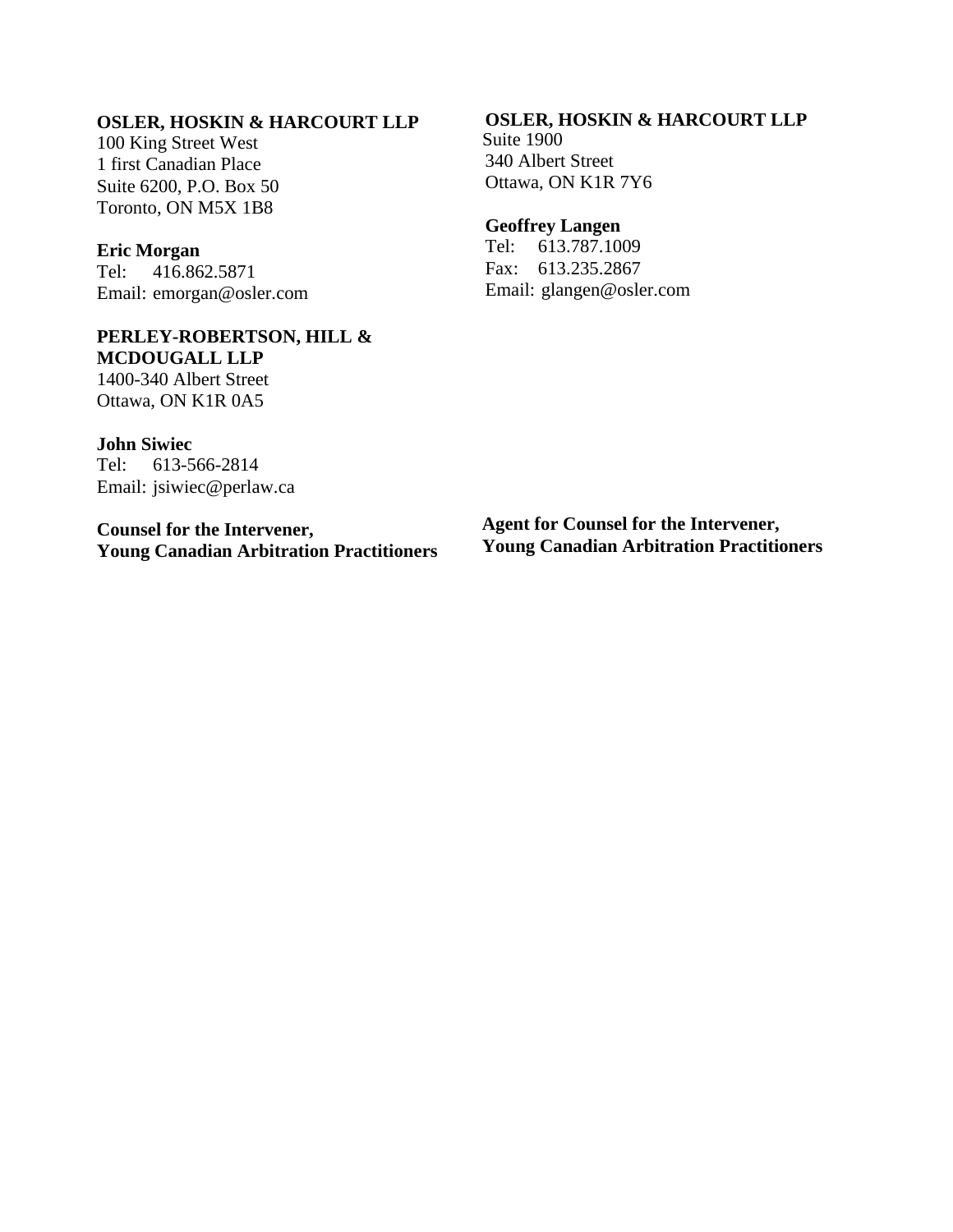## **BORDEN LADNER GERVAIS LLP**

1200-200 Burrard Street Waterfront Centre P.O. Box 48600 Vancouver, BC V7X 1T2

#### **Robert Deane**

Tel: 604.640.4250 Email: rdeane@blg.com

#### **Craig Chaisson**

Tel: 604.640.4221 Email: cchaison@blg.com

#### **BORDEN LADNER GERVAIS LLP**

World Exchange Plaza 1300-100 Queen Street Ottawa, ON K1P 1J9

#### **Karen Perron**

Tel: 613.369.4795 Fax: 613.230.8842 Email: kperron@blg.com

## **BORDEN LADNER GERVAIS LLP**

Bay Adelaide Centre, East Tower 22 Adelaide Street West Suite 3400 Toronto, ON M5H 4E3

#### **Hugh Meighen**  Tel: 416.367.6324 Email: hmeighen@blg.com

#### **Counsel for the Intervener, Arbitration Place**

## **MONKHOUSE LAW**

220 Bay Street Suite 900 Toronto, ON M5J 2W4

**Andrew Monkhouse Alexandra Monkhouse** Tel: 416.907.9249 Email: andrew@monkhouselaw.com

**Counsel for the Intervener, Don Valley Community Legal Services**  **Agent for Counsel for the Intervener, Arbitration Place** 

## **SUPREME LAW GROUP**

900-275 Slater Street Ottawa, ON K1P 5H9

#### **Moira S. Dillon**

Tel: 613.691.1224 Fax: 613.691.1338 Email: mdillon@supremelawgroup.ca

**Agent for Counsel for the Intervener, Don Valley Community Legal Services**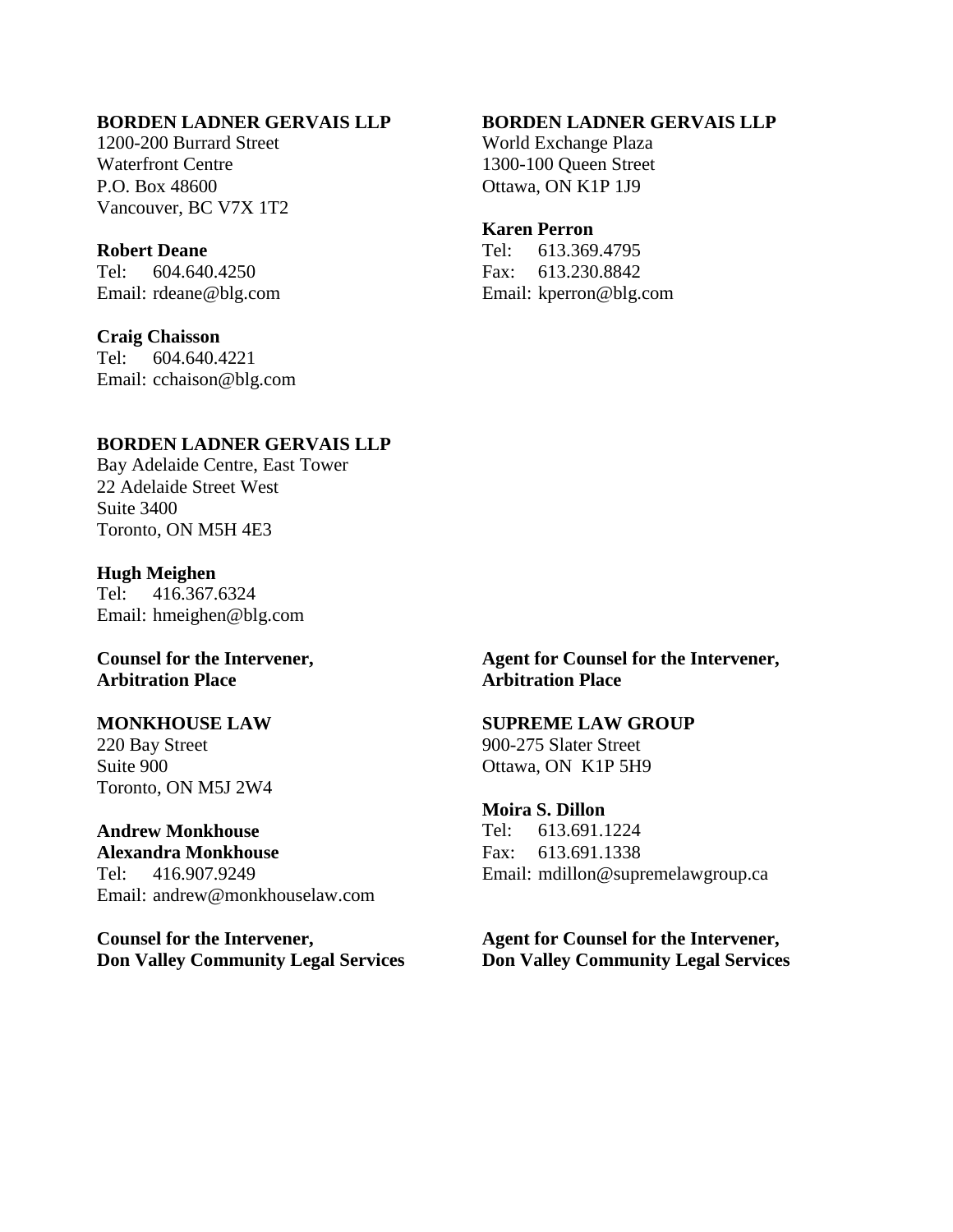#### **CANADIAN FEDERATION OF INDEPENDENT BUSINESS (CFIB)**

National Affairs and Partnerships 1202-99 Metcalfe Street Ottawa, ON K1P 6L7

#### **Anthony Daimsis**

Tel: 613.562.5800 Ext. 3211 Email: adaimsis@uottawa.ca

**Counsel for the Intervener, Canadian Federation of Independent Business** 

## **SAMUELSON-GLUSHKO CANADIAN INTERNET POLICY & PUBLIC INTEREST CLINIC**

University of Ottawa, Faculty of Law 57 Louis Pasteur Street Ottawa, ON K1N 6N5

#### **Marina Pavolovic**

Tel: 613.562.5800 Ext. 2675 Email: marina.pavlovic@uottawa.ca

**Cynthia Khoo**  Tel: 437.886.5854 Email: ckhoo@cynthiakoo.ca

## **Counsel for the Intervener, and Public Interest Clinic**

## **UNIVERSITE D'OTTAWA**

Common Law Section 57 Louis Pasteur St. Ottawa, ON K1N 6N5

#### **David Fewer**

Tel: 613.562.5800 Ext. 2558 Fax: 613.562.5417 Email: david.fewer@uottawa.ca

## **Agent for Counsel for the Intervener, Canadian Federation of Independent Business**

## **UNIVERSITE D'OTTAWA**

Common Law Section 57 Louis Pasteur St. Ottawa, ON K1N 6N5

#### **David Fewer**

Tel: 613.562.5800 Ext. 2558 Fax: 613.562.5417 Email: david.fewer@uottawa.ca

**Samuelson-Glushko Canadian Internet Policy Samuelson-Glushko Canadian Internet Policy Agent for Counsel for the Intervener, and Public Interest Clinic**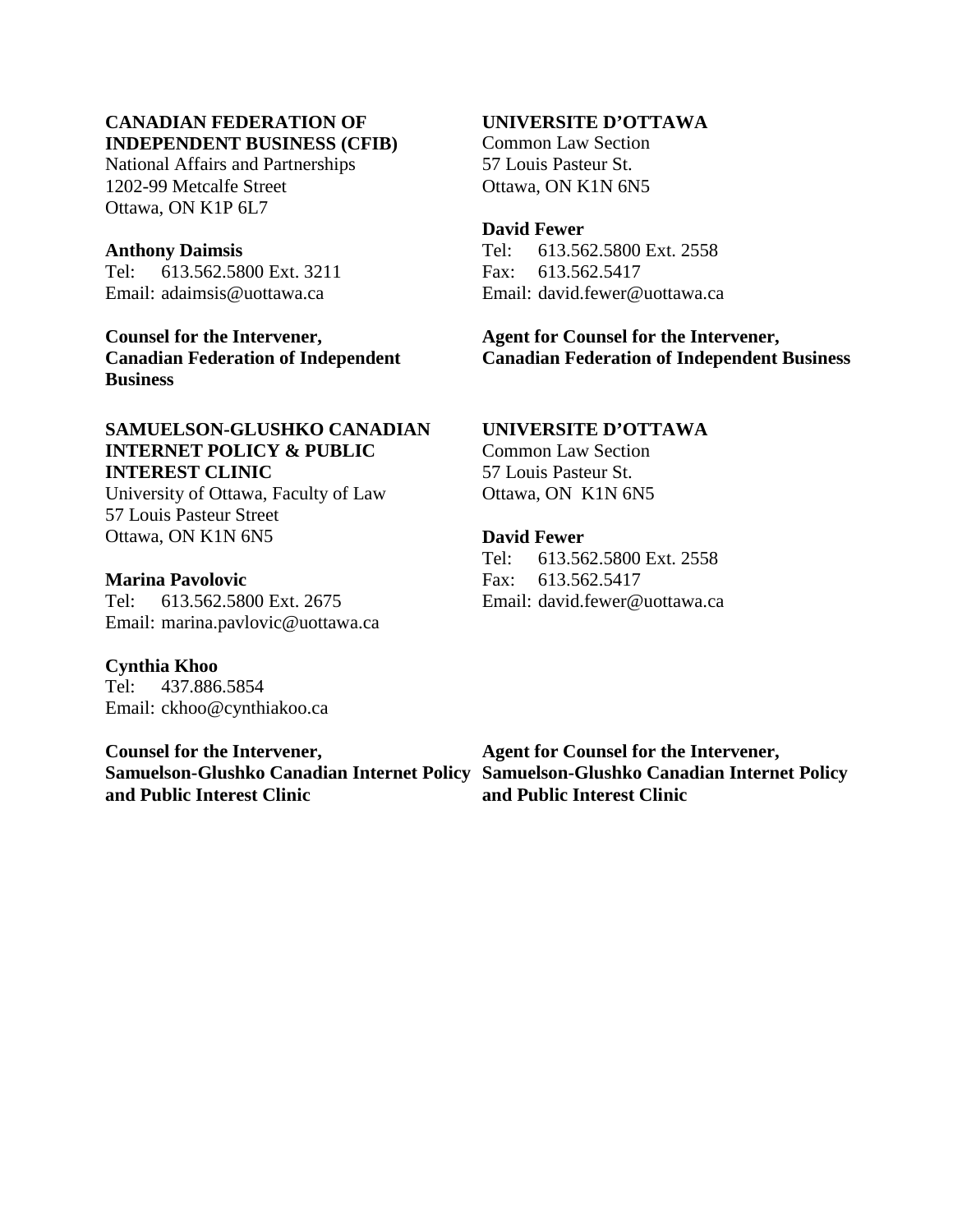## **INCOME SECURITY ADVOCACY CENTRE**

1500-55 University Ave. Toronto, ON M5J 2H7

#### **Nabila Qureshi**

Tel: 416.597.5820 Ext. 5156 Email: qureshn@lao.on.ca

**Karin Baqi** 

Tel: 416.597.5820 Ext. 5157 Email: baqikr@lao.on.ca

**Counsel for the Interveners, Income Security Advocacy Centre, and Parkdale Community Legal Services** 

**ATTORNEY GENERAL OF ONTARIO**  720 Bay Street 8th Floor Toronto, ON M7A 2S9

**Christopher P. Thompson**  Tel: 416.605.3857 Email: christopher.p.thompson@ontario.ca

**Counsel for the Intervener, Attorney General of Ontario** 

#### **GOLDBLATT PARTNERS LLP**

20 Dundas Street West Suite 1039 Toronto, ON M5G 2C2

**Steven Barrett**  Tel: 416.977.6070 Email: sbarrett@goldblattpartners.com

**Counsel for the Intervener, United Food and Commercial Workers Canada** 

## **GOLDBLATT PARTNERS LLP**

500-30 Metcalfe St. Ottawa, ON K1P 5L4

#### **Colleen Bauman**

Tel: 613.482.2463 Fax: 613.235.3041 Email: cbauman@goldblattpartners.com

**Agent for Counsel for the Interveners, Income Security Advocacy Centre, and Parkdale Community Legal Services** 

#### **JURISTES POWER**

130 rue Albert bureau 1103 Ottawa, ON K1P 5G4

**Maxine Vincelette**  Tel: 613.702.5573 Fax: 613.702.5573 Email: mvincelette@juristespower.ca

**Agent for Counsel for the Intervener, Attorney General of Ontario** 

## **GOLDBLATT PARTNERS LLP**  500-30 Metcalfe St.

Ottawa, ON K1P 5L4

## **Colleen Bauman**

Tel: 613.482.2463 Fax: 613.235.3041 Email: cbauman@goldblattpartners.com

**Agent for Counsel for the Intervener, United Food and Commercial Workers Canada**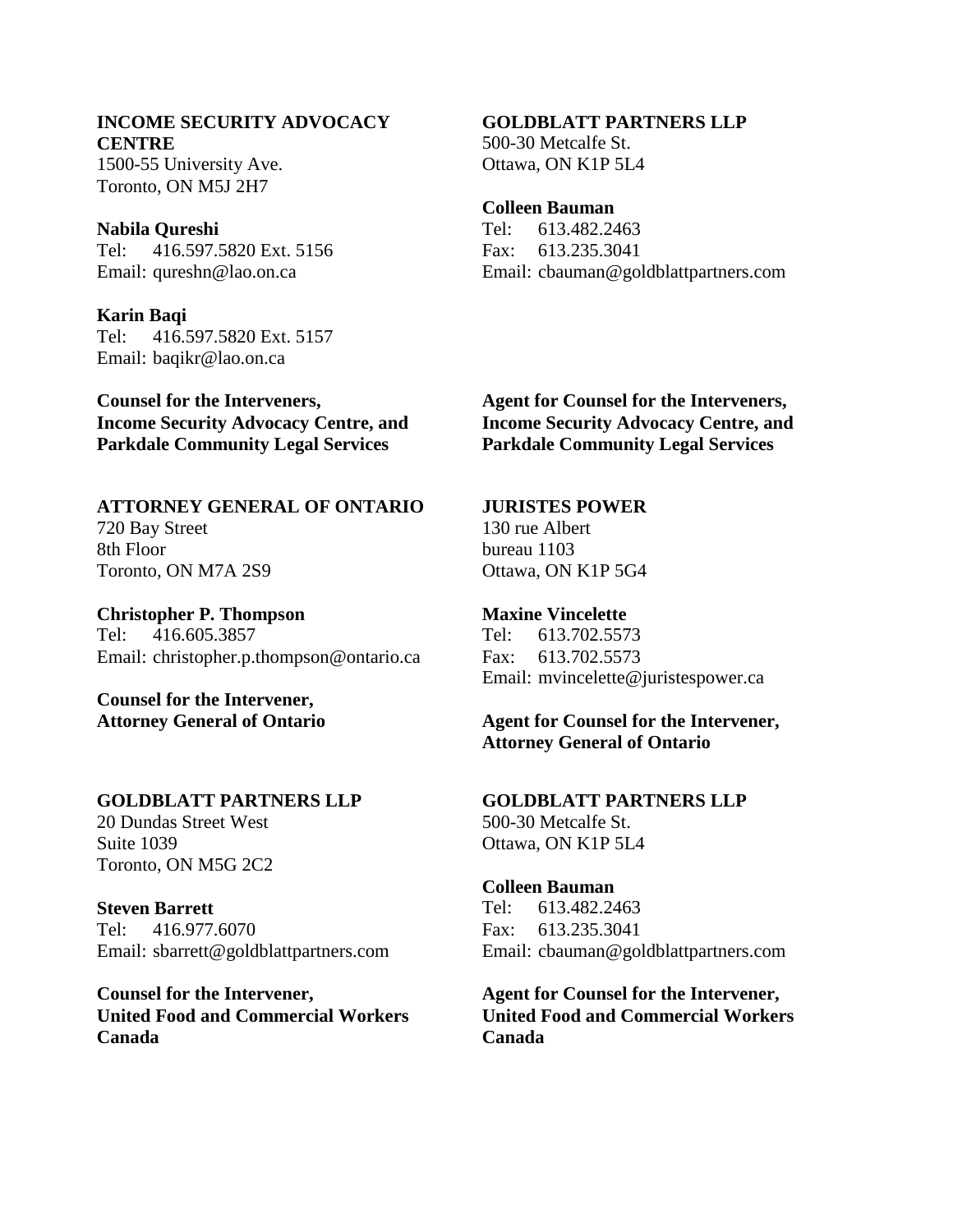## **WORKERS' HEALTH AND SAFETY LEGAL CLINIC**

2000-180 Dundas Street West, Box 4 Toronto, ON M5G 1Z8

#### **Kevin Simms**

Tel: 416.971.8832 Ext. 203 Email: simmsk@lao.on.ca

**Counsel for the Intervener, Workers' Health and Safety Legal Clinic** 

## **OSLER, HOSKIN & HARCOURT LLP**

100 King Street West 1 First Canadian Place, Suite 6200 Toronto, ON M5X 1B8

#### **Robert Carson**

Tel: 416.862.4235 Email: rcarson@osler.com

**Counsel for the Intervener, Montreal Economic Institute** 

## **CAZA SAIKALEY LLP**

350-220 avenue Laurier Ouest Ottawa, ON K1P 5Z9

## **Alyssa Tomkins**

**James Plotkin**  Tel: 613.564.8269 Fax: 613.565.2087 Email: atomkinds@plaideurs.ca jplotkin@plaideurs.ca

**Counsel for the Intervener, Canadian American Bar Association** 

#### **SUPREME ADVOCACY LLP**

130-340 Gilmour Street Ottawa, ON K2P 0R3

#### **Marie-Francis Major**

Tel: 613.695.8855 Ext. 102 Fax: 613.695.8580 Email: mfmajor@supremeadvocacy.ca

**Agent for Counsel for the Intervener, Workers' Health and Safety Legal Clinic** 

**OSLER, HOSKIN & HARCOURT LLP**  Suite 1900 340 Albert Street Ottawa, ON K1R 7Y6

## **Geoffrey Langen**  Tel: 613.787.1009 Fax: 613.235.2867 Email: glangen@osler.com

**Agent for Counsel for the Intervener, Montreal Economic Institute**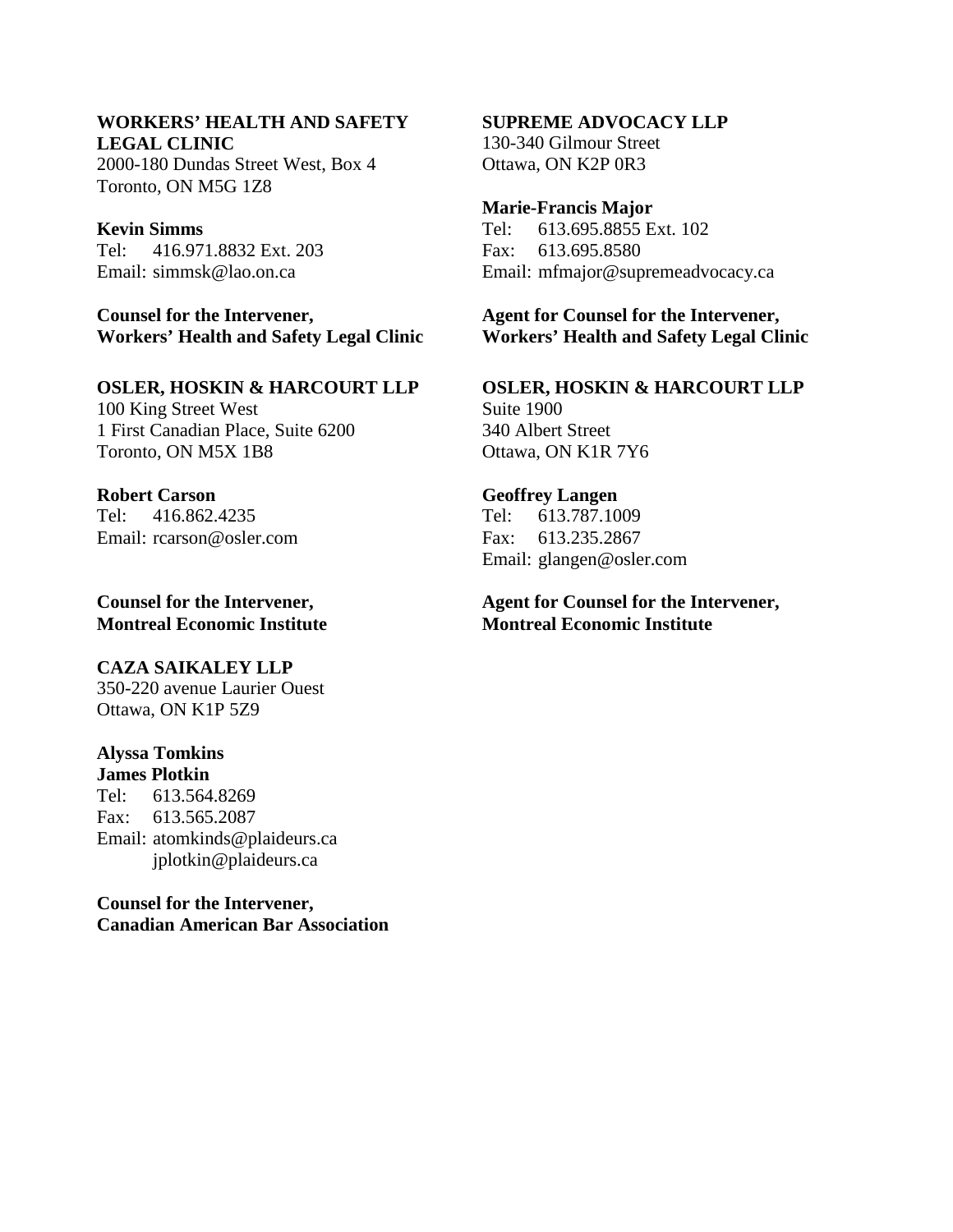#### **BLAKE, CASSELS & GRAYDON LLP**

595 Burrard Street, P.O. Box 49314 Suite 2600, Three Bentall Centre Vancouver, BC V7X 1L3

**Joseph C. McArthur Rahat Godil Laura Cundari Justin Manoryk Andrew Kavanagh**  Tel: 604.631.3300 Fax: 604.631.3309 Email: joe.mcarthur@blakes.com

## **Counsel for the Interveners, Chartered Institute of Arbitrators (Canada) Inc., and Toronto Commercial Arbitration Society**

#### **NORTON ROSE FULBRIGHT CANADA LLP**

1, Place Ville Marie Bureau 2500 Montréal, QC H3B 1R1

## **Pierre Bienvenu Andres C. Garin**

**Alison FitzGerald**  Tel: 514-847-4747 Fax: 514-286-5474 Email: pierre.bienvenu@ nortonrosefulbright.com

## **Counsel for the Intervener, International Chamber of Commerce**

#### **GOWLING WLG (CANADA) LLP**

2600 - 160 Elgin Street Ottawa, ON K1P 1C3

#### **D. Lynne Watt**

Tel: 613.786.8695 Fax: 613.788.3509 Email: lynne.watt@gowlingwlg.com

**Agent for Counsel for the Interveners, Chartered Institute of Arbitrators (Canada) Inc., and Toronto Commercial Arbitration Society** 

## **NORTON ROSE FULBRIGHT**

**CANADA LLP**  45 O'Connor Street Suite 1500 Ottawa, ON K1P 1A4

#### **Matthew J. Halpin**

Tel: 613.780.8654 Fax: 613.230.5459 Email: matthew.halpin@ nortonrosefulbright.com

**Agent for Counsel for the Intervener, International Chamber of Commerce**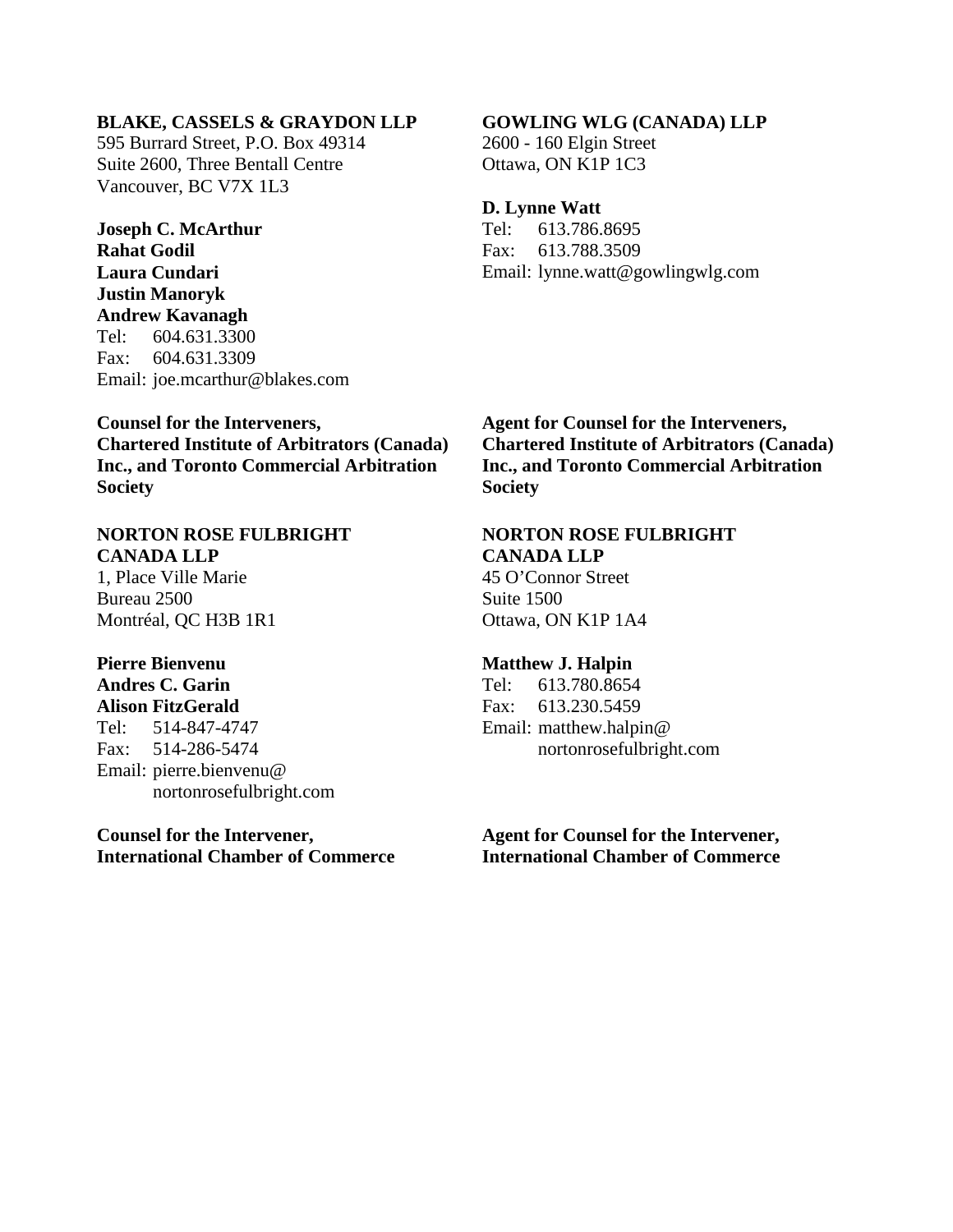**SOTOS LLP 180 Dundas Street West Suite 1200 Toronto, ON M5G 1Z8** 

#### **Mohsen Seddigh Daniel Hamson**

Tel: 416.572.7320 Fax: 416.977.0717 Email: mseddigh@sotosllp.com

**Counsel for the Intervener, Consumers Council of Canada** 

#### **ALLEN/MCMILLAN LITIGATION**

**COUNSEL** 1550-1185 West Georgia Street Vancouver, BC V6E 4E6

## **Greg J. Allen Wes McMillan**

Tel: 604.282.3982 Fax: 604.628.3832 Email: greg@amlc.ca

## **Counsel for the Intervener, Community Legal Assistance Society**

## **GIB VAN ERT LAW**

148 Third Avenue Ottawa, ON K1S 2K1

## **Gib van Ert**

Tel: 613.408.4297 Fax: 613.651.0304 Email: gib@gibvanertlaw.com

## **Agent for Counsel for the Intervener, Community Legal Assistance Society**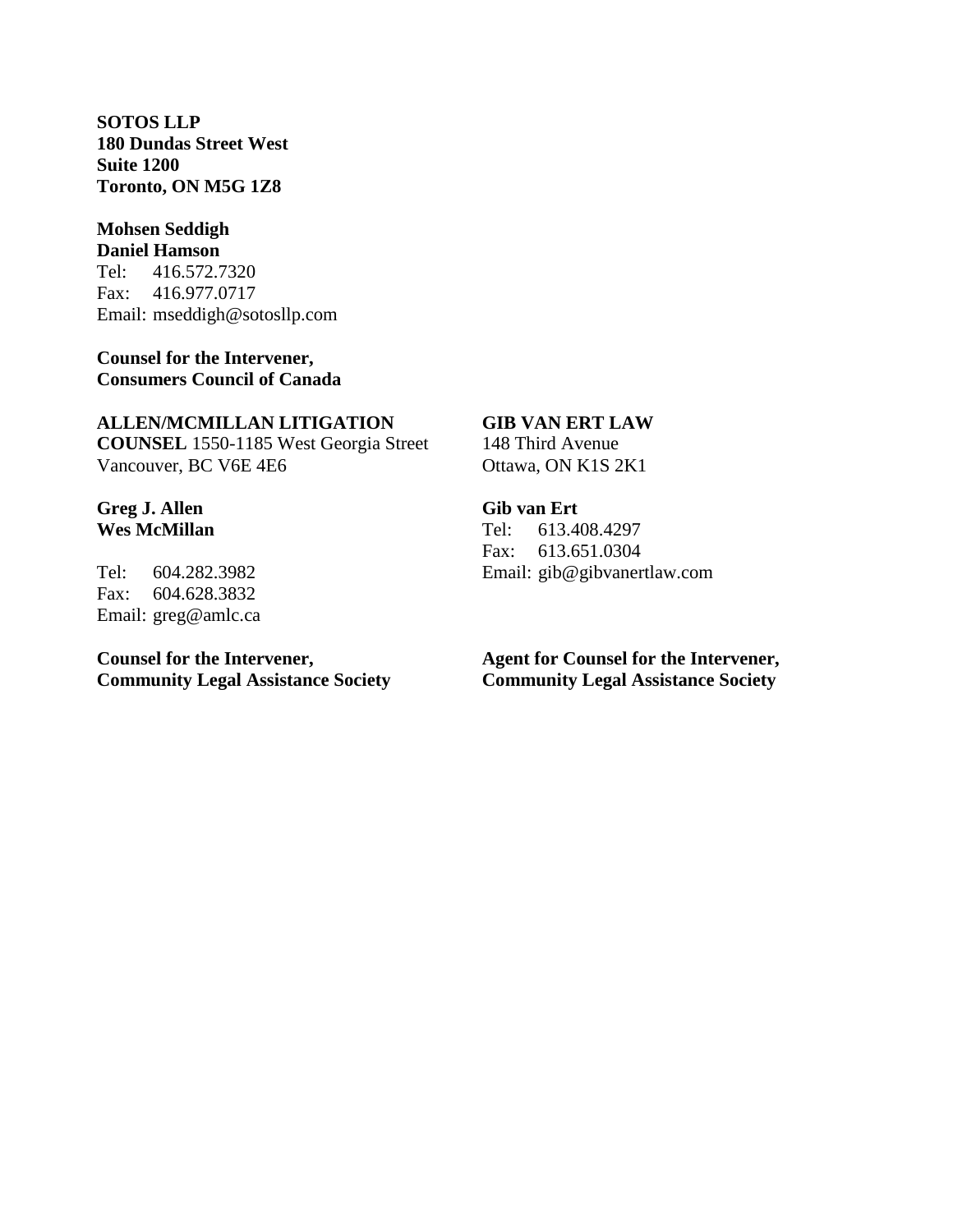## **BENNETT JONES LLP**

3400 One First Canadian Place P.O. Box 130 Toronto, ON M4X 1A4

#### **Andrew D. Little Ranjan K. Agarwal Charlotte Harman**

Tel: 416.863.1200 Email: littlea@bennettjones.com agarwalr@bennettjones.com manc@bennettjones.com

**Counsel for the Intervener, ADR Chambers Inc.** 

## **BENNETT JONES LLP**

World Exchange Plaza 1900-45 O'Connor Street Ottawa, ON K1P 1A4

#### **Mark Jewett**

Tel: 613.683.2328 Fax: 613.683.2323 Email: jewettm@bennettjones.com

**Agent for Counsel for the Intervener, ADR Chambers Inc.**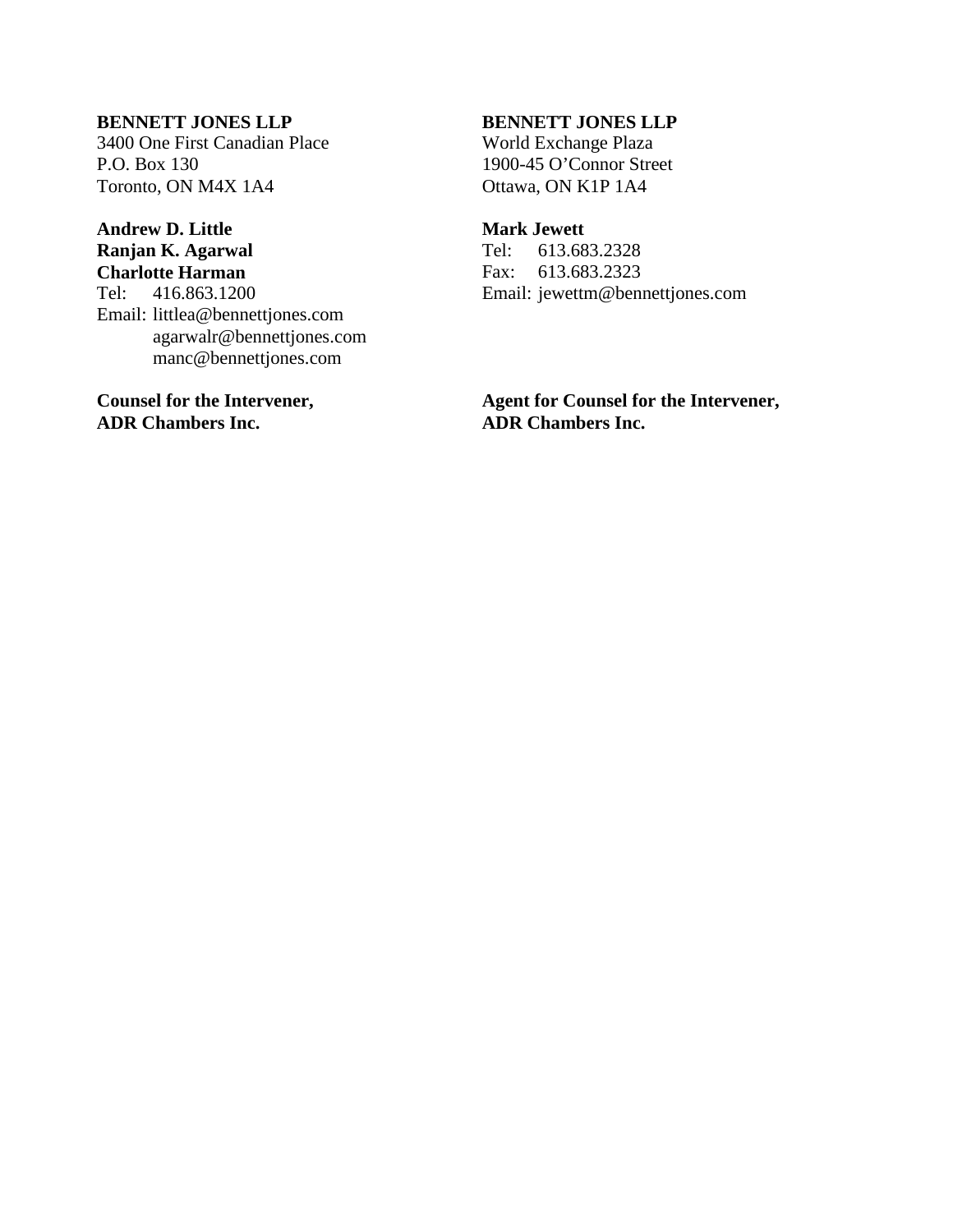| Ontario's Arbitration Law Regime Is Guided by the Principles of Freedom of Contract<br>A.<br>The Ontario Court of Appeal's Approach Creates Uncertainty and Unpredictability for<br><i>B</i> .                                                                                                                                                                                                                          |  |
|-------------------------------------------------------------------------------------------------------------------------------------------------------------------------------------------------------------------------------------------------------------------------------------------------------------------------------------------------------------------------------------------------------------------------|--|
| $\emph{Canadian Business} \label{ex:1} \emph{Canadian Business} \\ \emph{5} \\ \emph{6} \\ \emph{7} \\ \emph{7} \\ \emph{7} \\ \emph{8} \\ \emph{8} \\ \emph{9} \\ \emph{1} \\ \emph{1} \\ \emph{1} \\ \emph{1} \\ \emph{1} \\ \emph{1} \\ \emph{1} \\ \emph{1} \\ \emph{1} \\ \emph{1} \\ \emph{1} \\ \emph{1} \\ \emph{1} \\ \emph{1} \\ \emph{1} \\ \emph{1} \\ \emph{1} \\ \emph{1} \\ \emph{1} \\ \emph{1} \\ \em$ |  |
| (i)                                                                                                                                                                                                                                                                                                                                                                                                                     |  |
|                                                                                                                                                                                                                                                                                                                                                                                                                         |  |
|                                                                                                                                                                                                                                                                                                                                                                                                                         |  |
|                                                                                                                                                                                                                                                                                                                                                                                                                         |  |
| PART V ~ TABLE OF AUTHORITIES & LEGISLATION RELIED UPON11                                                                                                                                                                                                                                                                                                                                                               |  |

## **TABLE OF CONTENTS**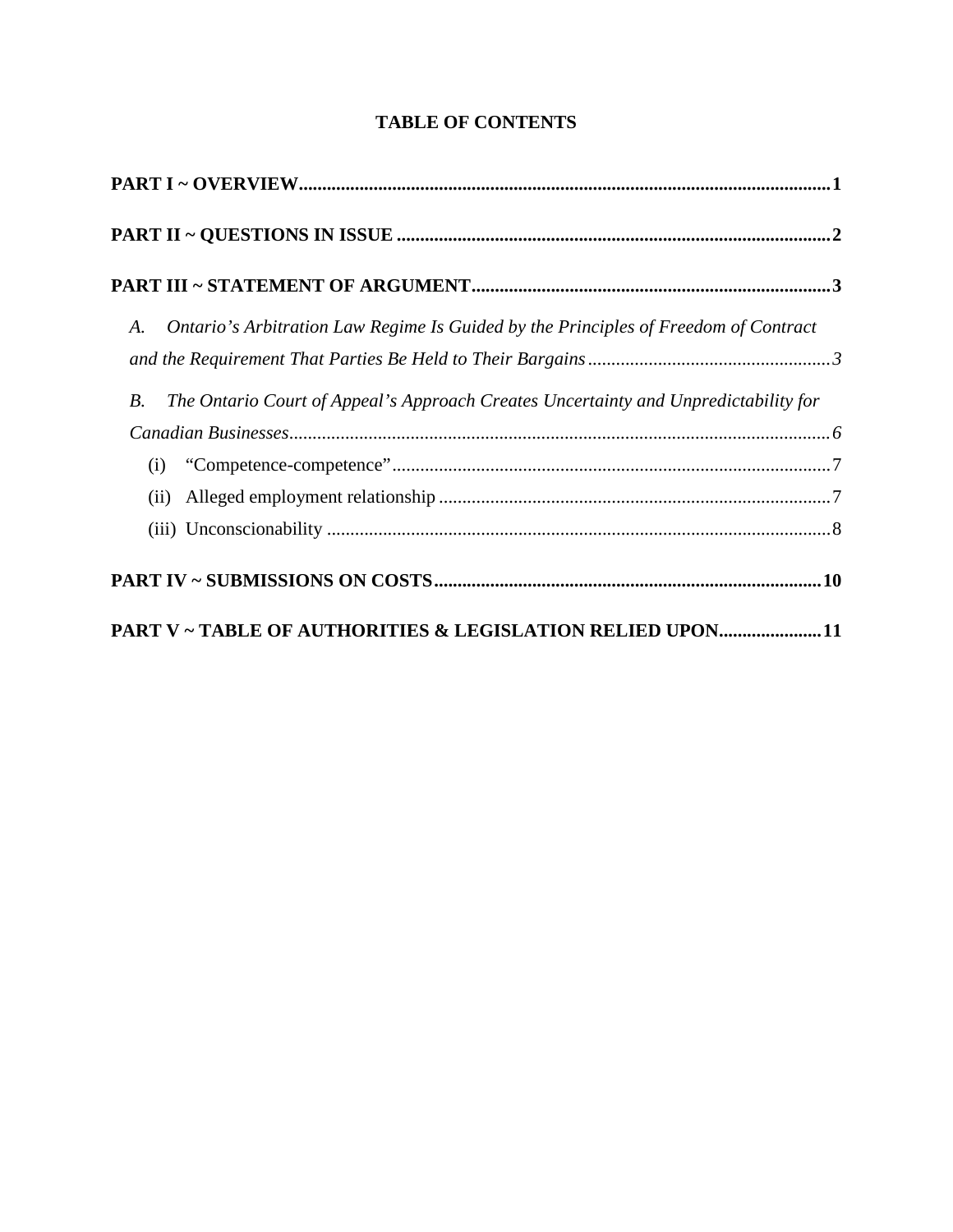#### <span id="page-13-1"></span>**PART I ~ OVERVIEW**

<span id="page-13-0"></span>1. The Canadian Chamber of Commerce (the "**Chamber**") takes no position on the outcome of this appeal. Instead, the Chamber limits its submissions to the overarching principles that should guide a court's analysis when considering the enforceability of an arbitration agreement. In brief, commercial certainty demands that parties be held to their bargains. Adopting strained interpretations of (i) the principle of "competence-competence", (ii) the *Employment Standards Act, 2000* and (iii) the unconscionability doctrine in order to avoid an arbitration clause undermines commercial certainty, and should be avoided.

2. The Chamber is Canada's largest and most representative business organization. The Chamber represents the interests of more than 200,000 businesses from across Canada, of all sizes, and from every sector of the economy. Many of the Chamber's members will be directly impacted by potential changes to the law concerning the enforcement of arbitration agreements by Canadian courts.

3. Freedom of contract—and the concomitant obligation that parties abide by their bargains are the guiding principles that underlie Ontario's arbitration legislation (as well as the arbitration legislation of other Canadian provinces and a host of jurisdictions internationally). When parties enter into a mandatory arbitration agreement, they have decided that any disputes governed by that agreement do not warrant judicial intervention. Absent unconscionability, parties should be held to such agreements. These guiding principles work together to provide a sense of certainty and confidence that when parties agree to arbitrate, Ontario courts will respect that agreement and enforce it according to its terms, absent certain clearly defined exceptions.

4. It is critical to the Canadian economy that entities doing business in Canada enjoy a sense of certainty and predictability in their commercial dealings, including with respect to the enforcement of arbitration agreements. It is well-established that arbitration can offer a fast, private, effective, and low-cost means of resolving disputes, subject to pre-defined rules agreed upon by the parties to the arbitration. For these and other reasons, businesses operating in Canada frequently choose to include mandatory arbitration provisions in their contracts. When businesses make the choice to arbitrate their disputes, they are entitled to expect that the courts will respect their agreements, subject to clearly defined exceptions. This fosters commercial certainty, which is indispensable to successful business relations.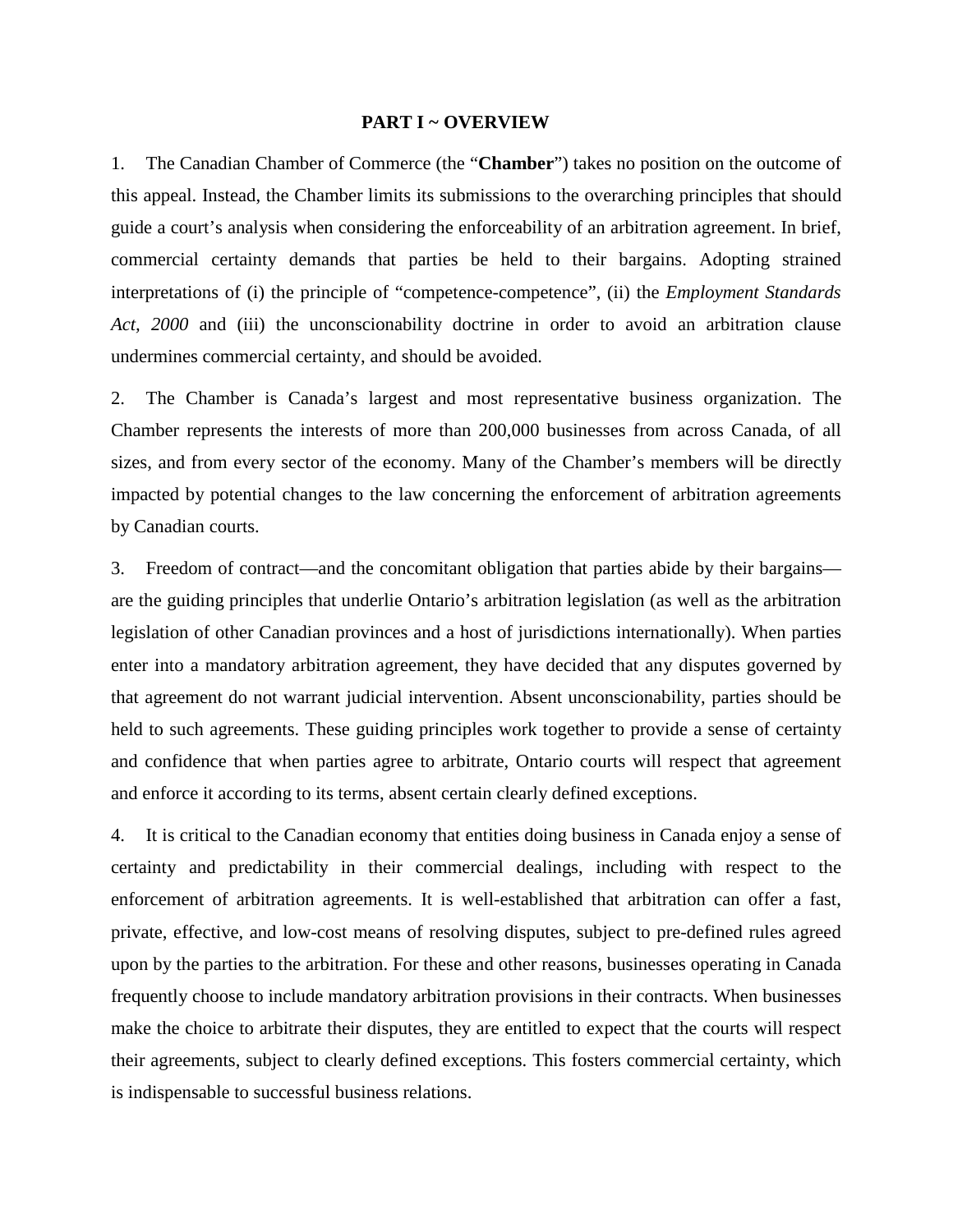5. The decision of the Ontario Court of Appeal did not give sufficient regard to freedom of contract and the requirement that parties be held to their bargains. First, by removing challenges to the validity of the arbitration clause from the scope of the "competence-competence" principle, the Court of Appeal eroded a key bulwark protecting parties' freedom to contract in favour of arbitration. Second, by assuming that the Respondent "can prove that which he pleads" about his employment status, the Court of Appeal has condoned parties simply pleading around express agreements to arbitrate. Third, by adopting a weakened test for a finding of unconscionability, the decision below creates the risk that any arbitration agreement between parties of unequal bargaining power may be found to be unconscionable and unenforceable.

6. The combined effect of the Court of Appeal's decision on these issues is to undermine commercial certainty and predictability, to the detriment of the Chamber's membership, including international entities doing business in Canada. This has the potential to deter commercial parties from arbitration, to undermine the purposes of Ontario's arbitration legislation, and to encourage commercial parties to demand other terms in agreements in order to protect their interests. The decision below calls into question Canada's reputation as an arbitration-friendly state,<sup>[1](#page-14-2)</sup> to the potential detriment of the Canadian economy more broadly (and Canadian society as a whole).

7. For these reasons, the Chamber asks that this Court expressly affirm the central importance of the guiding principles of freedom of contract and the requirement that parties be held to their bargains when considering the enforceability of arbitration agreements.

#### <span id="page-14-1"></span>**PART II ~ QUESTIONS IN ISSUE**

<span id="page-14-0"></span>8. As set out in detail in Part III of this Factum, the Chamber's submissions on this appeal are restricted to (i) the importance of the principles of freedom of contract and the requirement that parties be held to their bargains freely made in analyzing the enforceability of arbitration agreements, and (ii) the practical issues that the Court of Appeal's decision gives rise to for Canadian businesses and companies that do business in Canada.

<span id="page-14-2"></span><sup>1</sup> Uniform Law Conference of Canada, "International Commercial Arbitration – Report of the Working Group" (August 18, 2012) at paras. 4-5 [ULCC Working Group Report].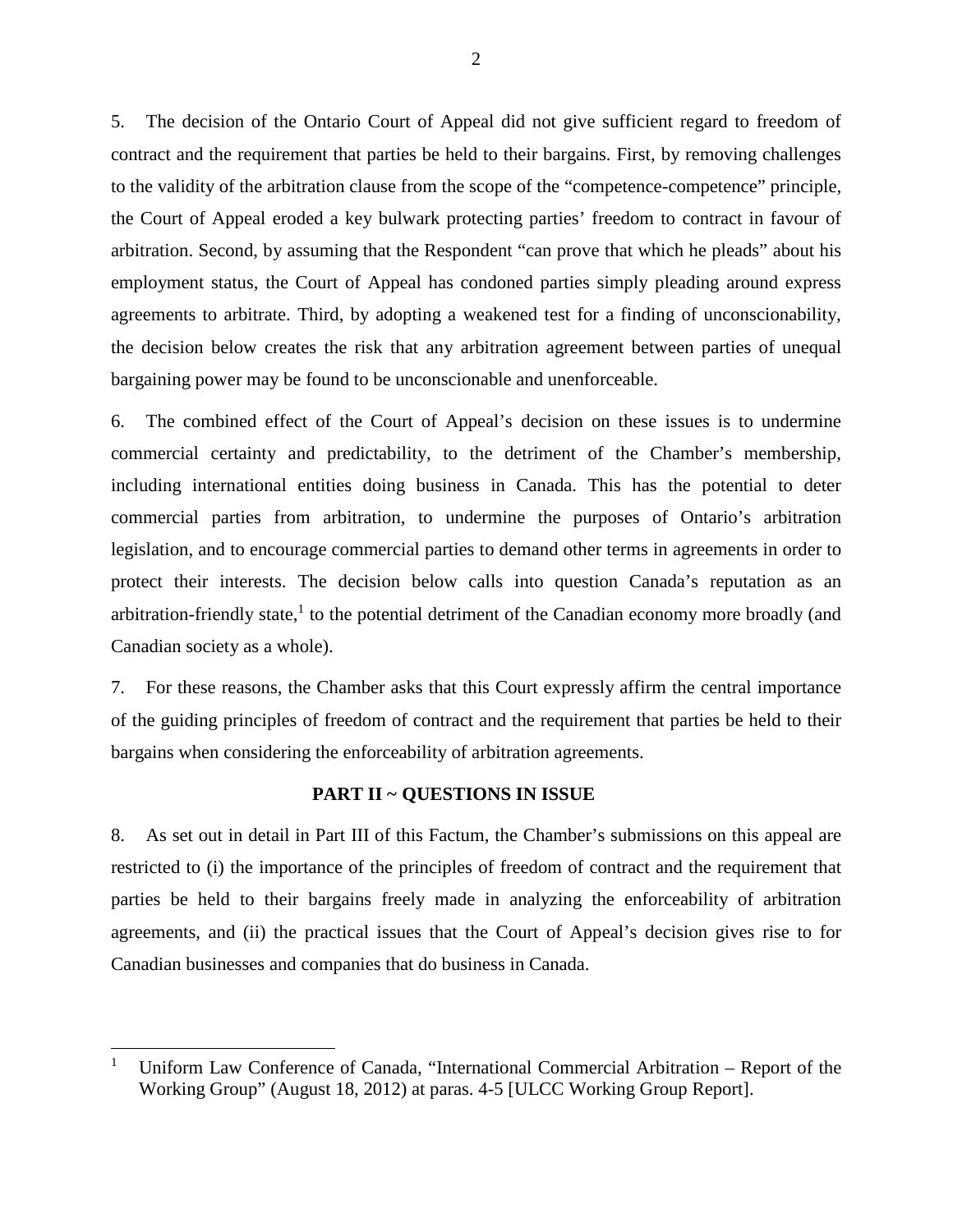#### <span id="page-15-1"></span><span id="page-15-0"></span>**PART III ~ STATEMENT OF ARGUMENT**

#### <span id="page-15-2"></span>**A. Ontario's Arbitration Law Regime Is Guided by the Principles of Freedom of Contract and the Requirement That Parties Be Held to Their Bargains**

9. This Court has repeatedly and consistently emphasized the importance of freedom of contract generally.<sup>[2](#page-15-3)</sup> As noted by Cartwright C.J. in *Hofer v. Hofer* nearly 50 years ago, "one of the liberties chiefly prized by a normal man is the liberty to bind himself."[3](#page-15-4) This foundational principle allows individuals and businesses to structure their affairs as they see fit and benefit from the resulting certainty. Freedom of contract is the "value recognized in the strong policy enforcing arbitration agreements<sup>3[4](#page-15-5)</sup> and "the parties' freedom to contract governs the arbitration process and must be respected."<sup>[5](#page-15-6)</sup> Indeed, this Court has observed that arbitration agreements reflect "the autonomy of the parties"<sup>[6](#page-15-7)</sup> and that "consensual arbitration and party autonomy are inseparable."[7](#page-15-8)

10. Freedom of contract animates, and is "the fundamental premise"[8](#page-15-9) that underpins, Ontario's arbitration legislation.<sup>[9](#page-15-10)</sup> Ontario (among other provinces)<sup>[10](#page-15-11)</sup> has based its domestic *Arbitration Act*,

<span id="page-15-3"></span><sup>2</sup> *National Trust Co. v. Mead,* [1990] 2 S.C.R. 410 at p. 426; *Geffen v. Goodman Estate*, [1991] 2 S.C.R. 353 at p. 378; *Fraser River Pile & Dredge Ltd. v. Can-Dive Services Ltd.,* [1999] 3 S.C.R. 108 at paras. 36-37; *Shafron v. KRG Insurance Brokers (Western) Inc.*, 2009 SCC 6 at para. 16.

<span id="page-15-4"></span><sup>3</sup> *Hofer v. Hofer,* [1970] S.C.R. 958 at p. 963 (concurring).

<span id="page-15-6"></span><span id="page-15-5"></span><sup>4</sup> *Jean Estate v. Wires Jolley LLP*, 2009 ONCA 339 at para. 85 [*Jean Estate*].

<sup>5</sup> Alberta Law Reform Institute, "Final Report No. 103, *Arbitration Act*: Stay and Appeal Issues" (2013) at p. 4, para. 10.

<span id="page-15-7"></span><sup>6</sup> *GreCon Dimter Inc. v. J.R. Normand Inc*., 2005 SCC 46 at paras. 20-22 [*GreCon*].

<span id="page-15-8"></span><sup>7</sup> *TELUS Communications Inc. v Wellman*, 2019 SCC 19 at para. 52 [*Wellman*].

<span id="page-15-9"></span><sup>8</sup> J. Brian Casey, "Arbitration Notebook" 25 Advocates' Soc. J. No. 3, 23-25, Winter 2006 at para. 12 [Casey].

<span id="page-15-10"></span><sup>9</sup> See *Wellman* at paras. 8, 131-132. See also *Jean Estate* at paras. 29, 85, where the Ontario Court of Appeal observed that freedom of contract is "the value recognized in the strong policy enforcing arbitration agreements". See also, more generally: *BWV Investments Ltd. v. Saskferco Products Inc.,* [1994] S.J. No. 629 at para. 28 (Sask. C.A.) [*BWV*]; Casey at para. 12.

<span id="page-15-11"></span><sup>10</sup> These other provinces are Alberta, Saskatchewan, Quebec, New Brunswick, Manitoba, and Nova Scotia. See J. Kenneth McEwan & Ludmila B. Herbst, *Commercial Arbitration in*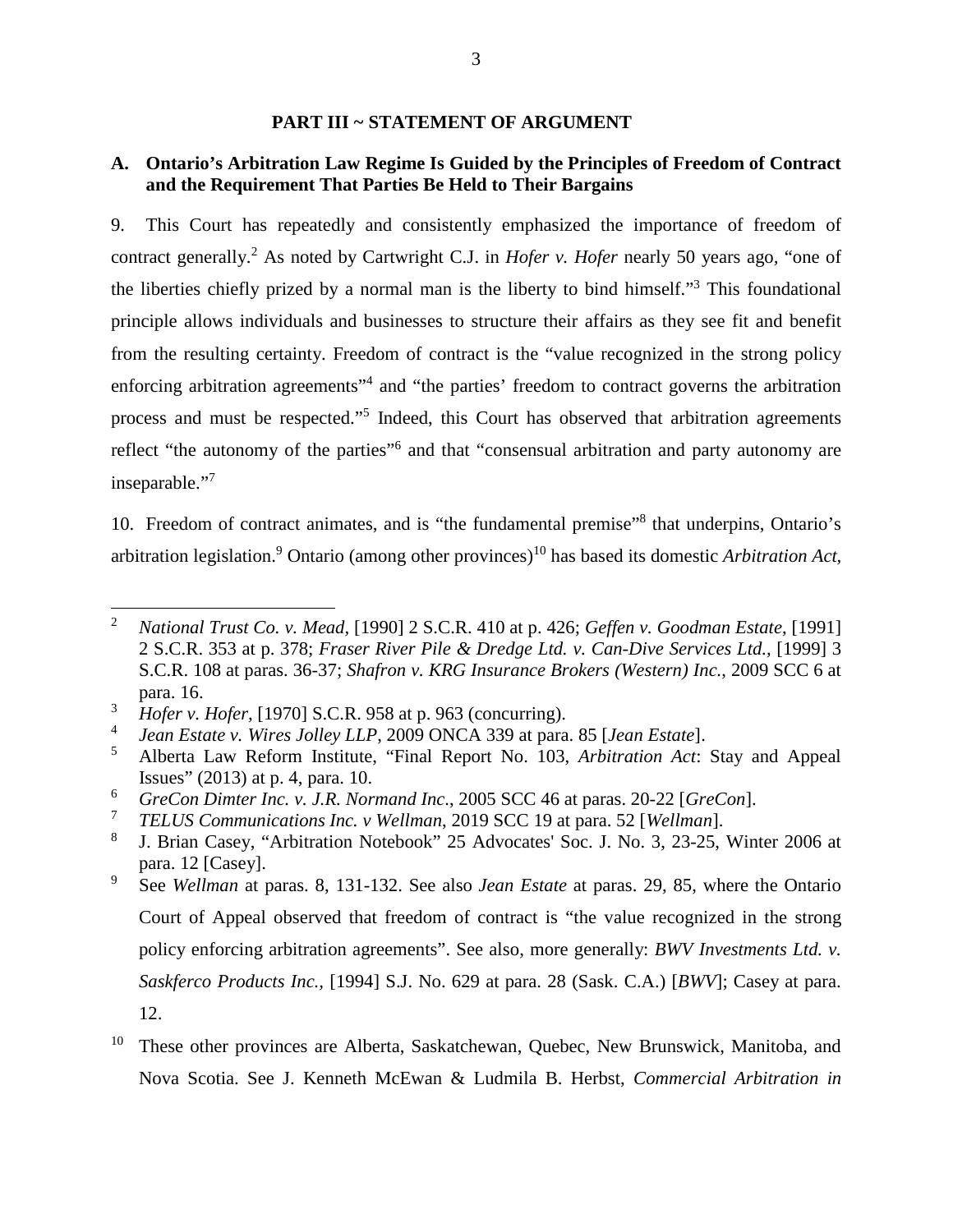*1991*[11](#page-16-0) on the *Uniform Arbitration Act*[12](#page-16-1) adopted by the Uniform Law Conference of Canada in 1990*.* [13](#page-16-2) The *Uniform Arbitration Act* reflects the propositions contained in the Alberta Commissioners' report to the 1989 Conference on Domestic Arbitrations [the "**Alberta Report**"].<sup>[14](#page-16-3)</sup> The Alberta Report recognized that "people choose arbitration...to escape the judicial system, and…the judicial system should not be imposed upon them."[15](#page-16-4) The Alberta Report recommended that the *Uniform Arbitration Act* identify "specific circumstances" for judicial intervention in arbitration agreements, contrary to the broad discretion that previously existed<sup>[16](#page-16-5)</sup> which enabled "judicial interference with the parties' freedom to contract."<sup>[17](#page-16-6)</sup> This proposal was reflected in section 6 of the *Uniform Arbitration Act*, titled "Court intervention limited", which specified the narrow circumstances in which the courts could intervene in arbitration matters.[18](#page-16-7)

11. Freedom of contract similarly guides the *International Commercial Arbitration Act, 2017* [the "*ICAA*"].[19](#page-16-8) As noted above, the 1990 *Uniform Arbitration Act* emphasizes party freedom in crafting arbitration agreements, and its principles are "recognisably those of the [*UNCITRAL Model Law on International Commercial Arbitration*]" [the "**Model Law**"].<sup>[20](#page-16-9)</sup> Party autonomy, which as noted above necessarily encompasses freedom of contract, is one of the Model Law's

*Canada: A Guide to Domestic and International Arbitrations* (Canada: Thomson Reuters; 2018) at p. 1:13 [McEwan & Herbst].

- <span id="page-16-0"></span> $11$  S.O. 1991, c. 17.
- <span id="page-16-1"></span><sup>12</sup> Uniform Law Conference of Canada, *Uniform Arbitration Act* (1990) [*Uniform Arbitration Act*].
- <span id="page-16-2"></span><sup>13</sup> *Wellman* at para. 49; "Bill 42, *An Act to Revise the Arbitrations Act*", 2nd reading, Ontario, *Official Report of Debates (Hansard)*, 35-1 (November 5, 1991) (available online) at 1550 [Hansard of Second Reading of Bill 42].
- <span id="page-16-3"></span><sup>14</sup> *Uniform Arbitration Act* at p. 2-3 (Commentaries – General).
- <span id="page-16-4"></span><sup>15</sup> Uniform Law Conference of Canada, "Proceedings of the Seventy-First Annual Meeting" (August 1989), Appendix B "Report of the Alberta Commissioners" at p. 125 (emphasis added) [Alberta Report].
- <span id="page-16-5"></span><sup>16</sup> Alberta Report at p. 125.
- <span id="page-16-7"></span><span id="page-16-6"></span><sup>17</sup> *Wellman* at para. 131.<br><sup>18</sup> *Uniform Arbitration*
- <sup>18</sup> *Uniform Arbitration Act,* s. 6; see also *Wellman* at paras. 131-132 regarding the important consideration given to freedom of contract by the drafters of the *Uniform Arbitration Act*.
- <span id="page-16-9"></span><span id="page-16-8"></span><sup>19</sup>S.O. 2017, c. 2, Sched. 5 [*ICAA*].
- <sup>20</sup> *Uniform Arbitration Act* at p. 2-3 (Commentaries General).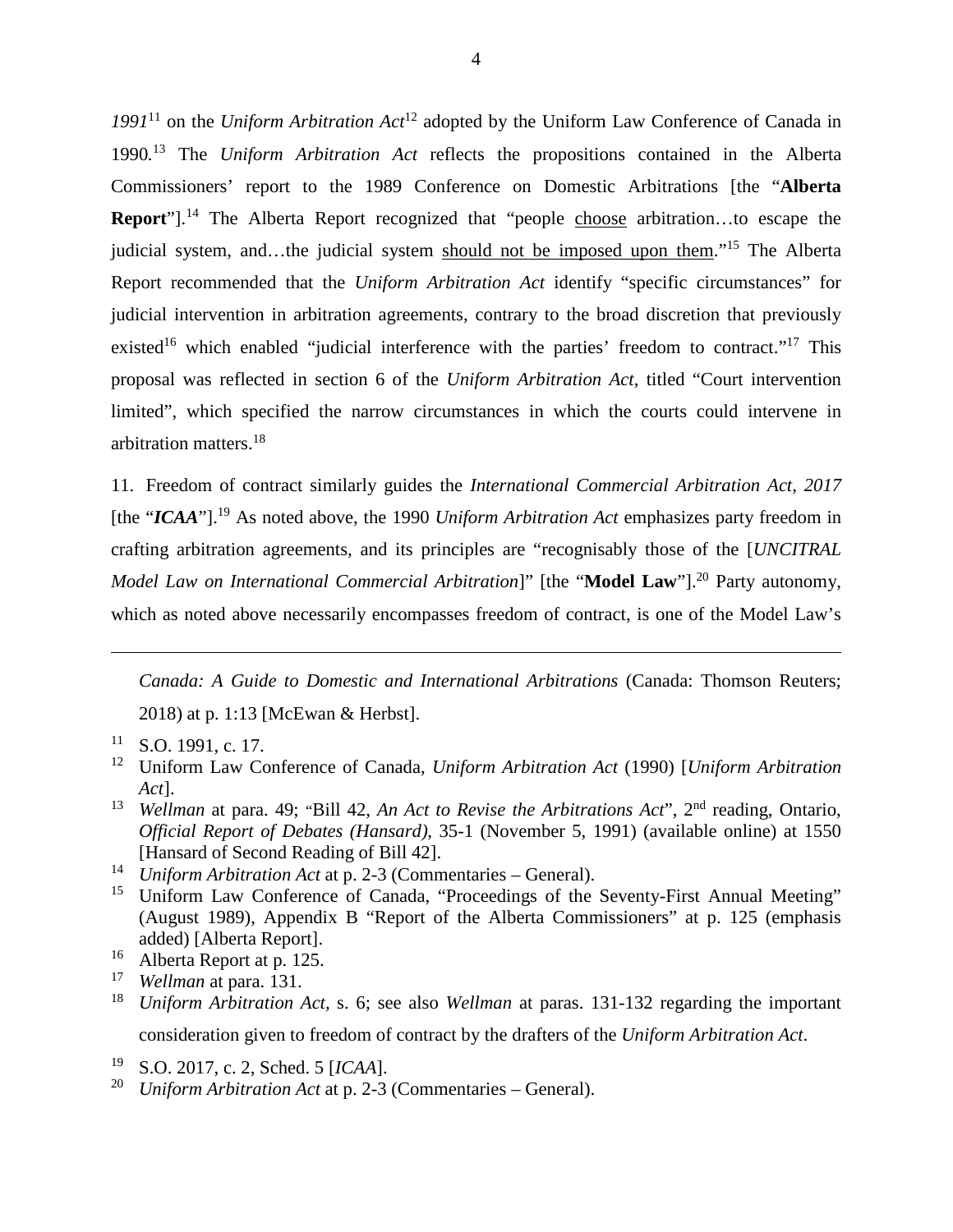"philosophical cornerstone<sup>[s]" [21](#page-17-0)</sup> As the *ICAA* serves to implement the Model Law in Ontario,<sup>[22](#page-17-1)</sup> the *ICAA* is equally guided by the principle of freedom of contract and its emphasis on party autonomy.

12. Parties doing business in Canada frequently include mandatory arbitration provisions in their contracts.<sup>[23](#page-17-2)</sup> In doing so, they have (subject to certain clearly defined exceptions) freely decided that any disputes arising between them do not warrant judicial intervention. Such provisions afford commercial certainty by confirming the parties' preferred procedure for resolving their disputes in a timely, inexpensive and predictable manner.

13. Freedom of contract is hollow without the requirement that parties adhere to their bargains freely made. Parties (including both businesses and individuals) that agree to arbitrate their disputes should have confidence that they will enjoy arbitration's many benefits if disputes arise, because they know that their counterparty is bound by their agreement. Indeed, Ontario's (then) Attorney General noted that the *Arbitration Act, 1991* is guided by the principle that "parties to a valid arbitration agreement should abide by their agreements."<sup>[24](#page-17-3)</sup> As recently confirmed by this Court in *Wellman*, [25](#page-17-4) under a properly functioning arbitration regime, "the law and the courts…ensure that the parties stick to their agreement to arbitrate."[26](#page-17-5)

14. As with freedom of contract, the requirement that parties be held to their bargains animates the *ICAA*. A guiding principle of the 1990 *Uniform Arbitration Act*, shared with the Model Law incorporated by the *ICAA*, is that parties "who enter into valid arbitration agreements should be held to those agreements."<sup>[27](#page-17-6)</sup> The principle that parties should abide by their arbitration agreements goes "hand in hand" with the policy of limited court intervention in arbitration

<span id="page-17-0"></span><sup>&</sup>lt;sup>21</sup> United Nations Commission on International Trade Law, "UNCITRAL 2012 Digest of Case Law on the Model Law on International Commercial Arbitration" (2012) at p. 34, para. 6 [UNCITRAL Digest].

<span id="page-17-1"></span><sup>22</sup> Schedule 2 of *ICAA*.

<span id="page-17-2"></span><sup>23</sup> *Seidel v. TELUS Communications Inc.,* [2011] 1 S.C.R. 531 at para. 23 [*Seidel*]; *10718 Nfld. Inc. v. St. John's (City)*, 2018 NLSC 82 at para. 74.

<span id="page-17-3"></span><sup>24</sup> "Bill 42, *An Act to Revise the Arbitrations Act*", 1st reading, Ontario, *Official Report of Debates (Hansard)*, 35-1 (March 27, 1991) (available online) at 1510; see also generally 1340-1350, 1500-1510.

<span id="page-17-5"></span><span id="page-17-4"></span><sup>&</sup>lt;sup>25</sup> *Wellman* at paras. 50-51; Hansard of Second Reading of Bill 42 at 1550.<br><sup>26</sup> *Wellman* at para. 50

<span id="page-17-6"></span><sup>26</sup> *Wellman* at para. 50.

<sup>27</sup> *Uniform Arbitration Act* at p. 2-3 (Commentaries – General).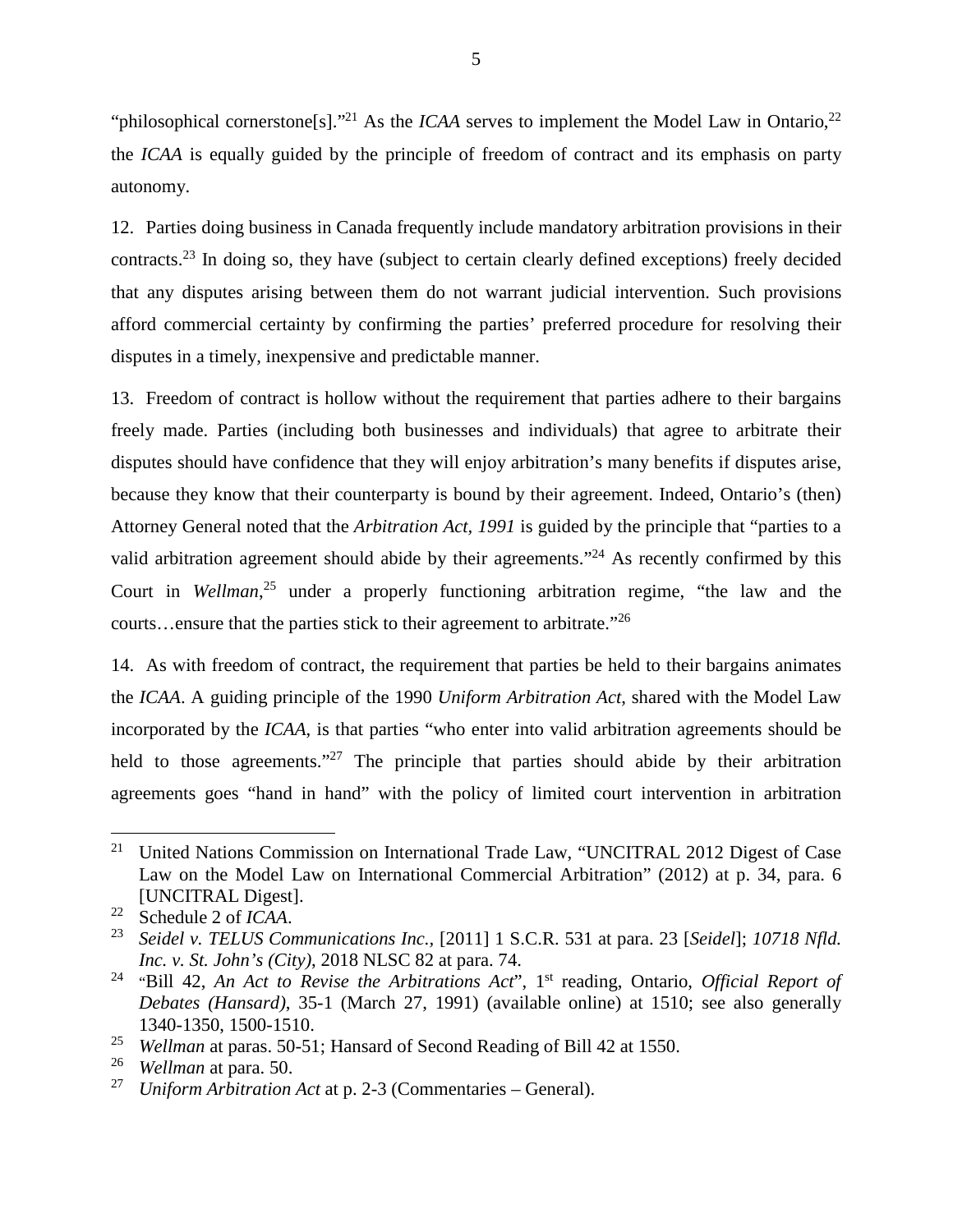matters<sup>[28](#page-18-1)</sup> which "finds expression throughout modern Canadian arbitration legislation."<sup>[29](#page-18-2)</sup> Under the *ICAA*, a court may stay proceedings upon referring the parties to arbitration, giving effect to this principle. $30$ 

15. Freedom of contract and adhering to one's bargain are therefore essential considerations when assessing the enforceability of arbitration agreements governed by the laws of Ontario. These principles work in tandem to foster "certainty and foreseeability" for businesses.<sup>[31](#page-18-4)</sup> Indeed, "predictability in the enforcement of dispute resolution provisions is an indispensable precondition" to various business transactions.<sup>[32](#page-18-5)</sup> These benefits explain why, absent legislative intervention, courts enforce contracts "freely entered into, even a contract of adhesion, including an arbitration clause."[33](#page-18-6) To do otherwise would create commercial uncertainty and undermine the emphasis on private ordering at the core of Canada's economy.

16. Exceptions to mandatory arbitration should only be enacted by the legislature, as Ontario did in amending the *Consumer Protection Act*[34](#page-18-7) following the decision in *Kanitz v. Rogers Cable Inc.*<sup>[35](#page-18-8)</sup> Such exceptions cannot be unilaterally manufactured by a party to an arbitration agreement simply by (for example) pleading the applicability of the *Employment Standards Act, 2000.*[36](#page-18-9) If parties can evade their bargains so easily, businesses will be less likely to adopt such illusory provisions and will seek to protect their interests by other means, thus undermining the entire purpose of, and benefits from, the *Arbitration Act, 1991* and the *ICAA*.

## <span id="page-18-0"></span>**B. The Ontario Court of Appeal's Approach Creates Uncertainty and Unpredictability for Canadian Businesses**

17. In disregarding the parties' contractual arrangement in a manner that was inconsistent with the principles underlying Ontario's arbitration legislation and governing jurisprudence, the Court of Appeal's decision creates uncertainty and unpredictability for companies doing business in

- <span id="page-18-7"></span>Seidel at para. 2.
- <span id="page-18-8"></span> $^{34}$  S.O. 2002, c. 30, Sched. A.<br> $^{35}$  [2002] O.J. No. 665 (Ont. S
- <span id="page-18-9"></span> $^{35}$  [2002] O.J. No. 665 (Ont. S.C.J.).<br> $^{36}$  S.O. 2000, c. 41
- S.O. 2000, c. 41.

<span id="page-18-1"></span><sup>28</sup> *Wellman* at para. 55.

<span id="page-18-2"></span><sup>&</sup>lt;sup>29</sup> *Wellman* at para. 55.<br><sup>30</sup> *ICAA* s 9

<span id="page-18-4"></span><span id="page-18-3"></span><sup>30</sup> *ICAA,* s. 9.

<span id="page-18-5"></span> $31 \t GreCon$  at para. 22.<br> $32 \t INCITR A I$  Digest

<span id="page-18-6"></span><sup>32</sup> UNCITRAL Digest at p. 35, para. 6; see also *BWV* at para. 32.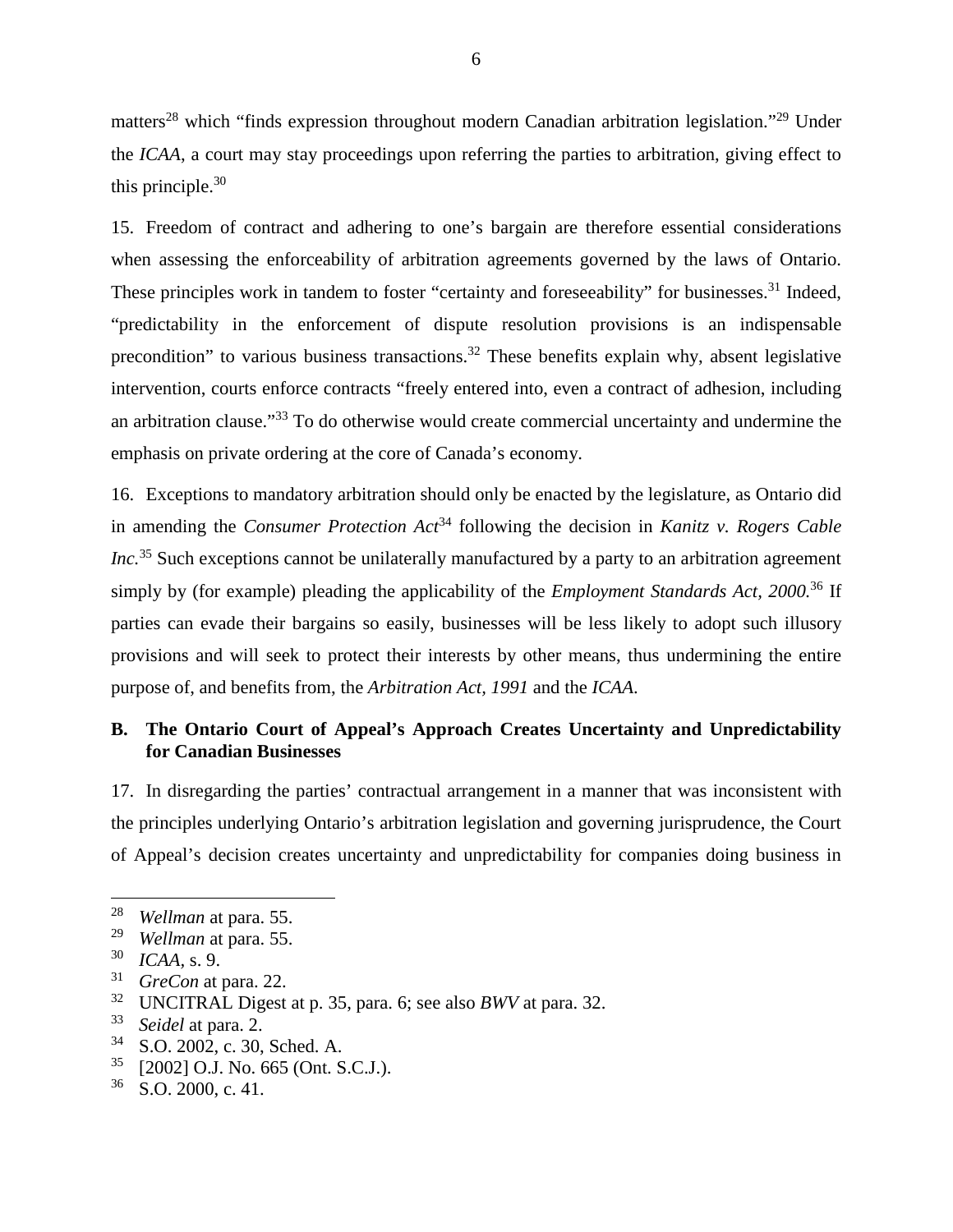Canada.

#### <span id="page-19-0"></span>*(i) "Competence-competence"*

18. The Court of Appeal's interpretation of, and refusal to apply, the "competence-competence" principle allowed the Respondent to sidestep his express agreement to arbitrate. The understanding of "competence-competence" adopted by the Court of Appeal significantly broadens the potential scope for judicial intervention in the arbitration process, and results in uncertainty surrounding the enforceability of arbitration clauses.

19. The doctrine of "competence-competence" is intended to minimize unnecessary and unwarranted judicial intervention in the arbitration process and helps to ensure that parties cannot shirk express agreements to arbitrate by raising potentially unmeritorious jurisdictional arguments.[37](#page-19-2) In *Dell Computer Corp. v. Union des consommateurs*, [38](#page-19-3) this Court recognized that "competence-competence" reduces "the danger that a party will obstruct the [arbitration] process by manipulating procedural rules."<sup>[39](#page-19-4)</sup>

20. By narrowly interpreting "competence-competence", the Court of Appeal expanded the opportunity for parties to escape arbitration agreements by making arguments premised on the alleged invalidity of such agreements. In doing so, the decision below heightens risks of procedural delays, increases in litigation costs, and significant uncertainty over whether Ontario courts will respect businesses' choice to arbitrate their disputes.<sup>40</sup>

## <span id="page-19-1"></span>*(ii) Alleged employment relationship*

21. The Court of Appeal's assumption that the Respondent "can prove that which he pleads" regarding his alleged employment status also undermines commercial certainty and predictability.

<span id="page-19-2"></span><sup>&</sup>lt;sup>37</sup> Anthony Daimsis, "Like a Poor Marksman, ONCA Keeps Missing the Arbitration Target" (August 8, 2019) 1:1 Can J Comm Arb, Forthcoming at p. 11.

<span id="page-19-3"></span><sup>38</sup> 2007 SCC 34 [*Dell*].

<span id="page-19-5"></span><span id="page-19-4"></span><sup>39</sup> *Dell* at para. 84.

See McEwan & Herbst at p. 2-20.1: "Avoiding procedural disputes at the commencement of the arbitration (thus minimizing delay and additional cost) and making the process of arbitration as predictable as possible are two key matters for consideration in drafting an arbitration clause."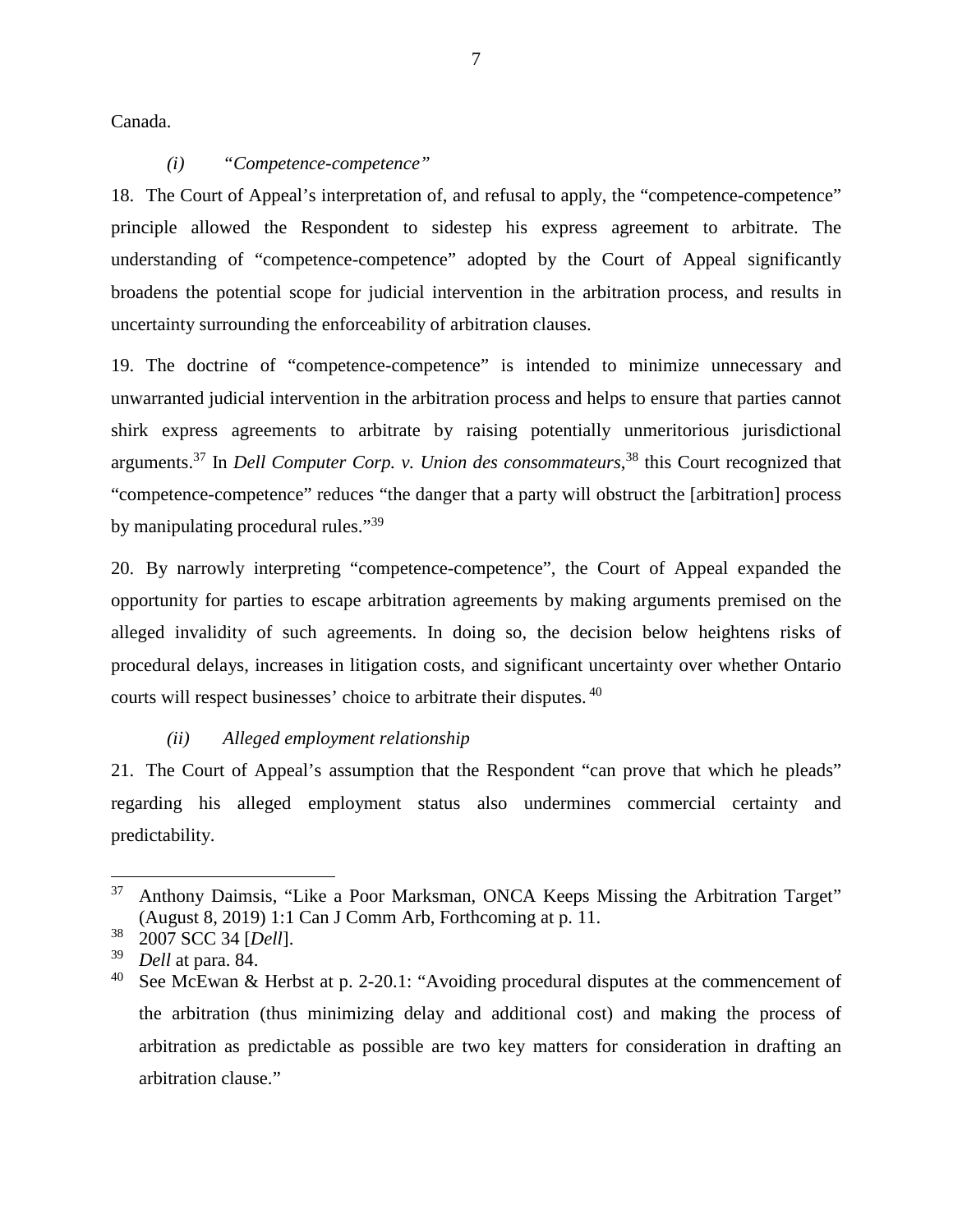22. In the present case, the agreement between the parties explicitly states that it does not create an employment relationship.<sup>[41](#page-20-1)</sup> More importantly, the parties freely agreed that "any dispute" connected to their licensing agreement would be resolved by way of binding arbitration.<sup>[42](#page-20-2)</sup> Absent express legislative language to the contrary, this necessarily included disputes over employment status. By assuming that the Respondent "can prove that which he pleads"<sup>[43](#page-20-3)</sup> regarding his employment status, the Court of Appeal endorsed an approach whereby an individual seeking to avoid an arbitration agreement need only plead the application of legislation that may serve to invalidate such an agreement, regardless of whether the legislation actually applies. This Court has cautioned against an approach to arbitration clauses that expands opportunities for parties to avoid their agreements and seek relief in court.<sup>[44](#page-20-4)</sup> By accepting uncritically the Respondent's pleading about his employment status, the Court of Appeal did precisely that.

#### <span id="page-20-0"></span>*(iii) Unconscionability*

23. Finally, the Court of Appeal's conclusion that the arbitration agreement at issue in this case was unconscionable disregarded the parties' agreement to arbitrate such issues.

24. The approach to unconscionability adopted by the Court of Appeal not only vitiated the parties' agreement to arbitrate, it did so on entirely unforeseeable grounds—this is, to the Chamber's knowledge, the first time a Canadian court has held an arbitration clause invalid on the basis of unconscionability.

25. Of significant concern is the fact that the Court of Appeal has lowered the test for unconscionability. The Court of Appeal's analysis suggests that the doctrine has been altered to apply any time the parties to a contract are not equal in bargaining power, and the court determines that the arbitration agreement is "unfair".

26. The Court of Appeal all but confirmed that its analysis of unconscionability in the present case was focused primarily on the inequality of bargaining power between the parties, stating that the "fundamental flaw" in the motion judge's approach to this issue was to assume that the impugned arbitration clause was of the type agreed upon by parties of "relatively equal

<span id="page-20-2"></span><span id="page-20-1"></span><sup>41</sup> *Heller v. Uber Technologies Inc.,* 2018 ONSC 718 at para. 45 [*Heller ONSC*].

<sup>42</sup> *Heller ONSC* at para. 21.

<span id="page-20-4"></span><span id="page-20-3"></span><sup>43</sup> *Heller v. Uber Technologies Inc.,* 2019 ONCA 1 at para. 27 [*Heller ONCA*].

<sup>44</sup> *Wellman* at para. 83.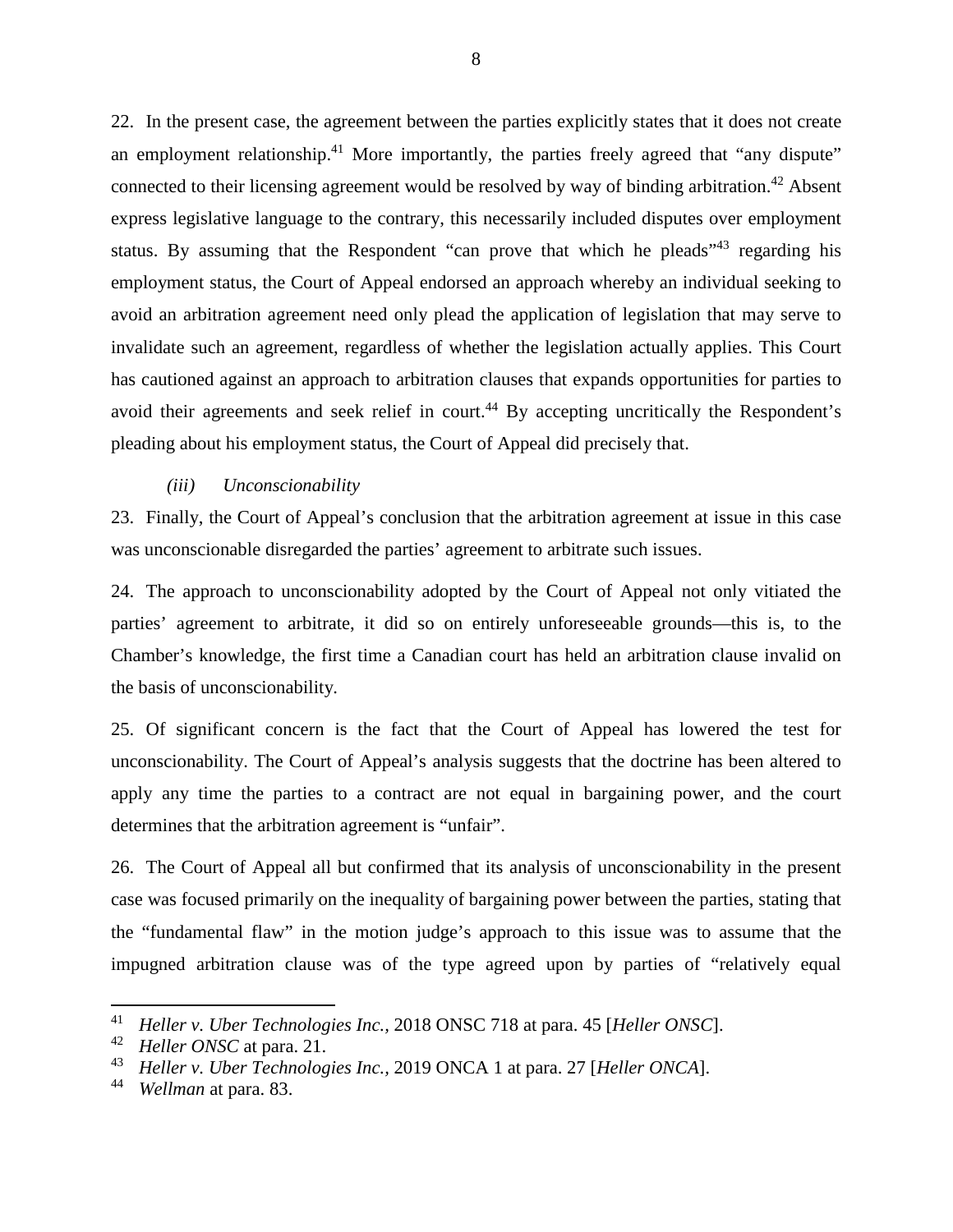sophistication and strength."<sup>[45](#page-21-0)</sup>

27. The Court of Appeal's approach to unconscionability presents a significant and unnecessary alteration to the law. In particular, the analysis fails to sufficiently distinguish "legitimate forms of advantage-taking from illegitimate."[46](#page-21-1) An agreement is not inherently unconscionable simply because one party possesses greater bargaining power than the other, nor is it so because one party to the agreement has favoured themselves.<sup>[47](#page-21-2)</sup> The unconscionability doctrine already attracts criticism by introducing uncertainty into contract law<sup>[48](#page-21-3)</sup> and by offering "novelty at the cost of predictability."[49](#page-21-4) The Court of Appeal's decision compounded these concerns by eliminating the requirement that one party take advantage of another, and by looking at the arbitration agreement in isolation from the rest of the contract.

28. Contracts, by definition, involve a *quid pro quo*. Some provisions favour one party, and others favour the other party. Therefore, the fact that an arbitration clause favours one party over another is neither surprising nor objectionable. The Court of Appeal, however, has now singled out arbitration clauses for particular scrutiny such that one party can evade their effect if it can assert an inequality of bargaining power. This eliminates the certainty craved by commercial parties and will force them to seek to protect their interests in other ways, thereby undermining Ontario's public policy in favour of promoting arbitration. If such a fundamental change to Ontario arbitration law is to occur, it should be enacted by the legislature, not the courts.

29. The Court of Appeal's analysis of unconscionability appears to suggest that businesses are only free to enter into arbitration agreements with, and have these contracts enforced against, entities possessing equal bargaining power. This is false.<sup>[50](#page-21-5)</sup> Canadian businesses of all sizes have

<span id="page-21-0"></span><sup>45</sup> *Heller ONCA* at para. 70.

<span id="page-21-1"></span><sup>&</sup>lt;sup>46</sup> David Tiplady, "The Judicial Control of Contractual Unfairness" (1983) 46:5 Modern L Rev 601 at p. 614 [Tiplady].

<span id="page-21-3"></span><span id="page-21-2"></span><sup>47</sup> *Pitcher v. Downer*, 2017 NLCA 13 at para. 46.

<sup>48</sup> John D. McCamus, *The Law of Contracts* (Toronto: Irwin Law, 2012) at p. 436; Tiplady at p. 618.

<span id="page-21-5"></span><span id="page-21-4"></span> $49$  Tiplady at p. 616.

<sup>50</sup> See *Wellman* at para. 84, where a majority of this Court held that "nothing in the [*Arbitration Act,* 1991] suggests that standard form arbitration agreements…are per se unenforceable. Indeed, this Court's decision[s]...confirm that the starting presumption is the opposite."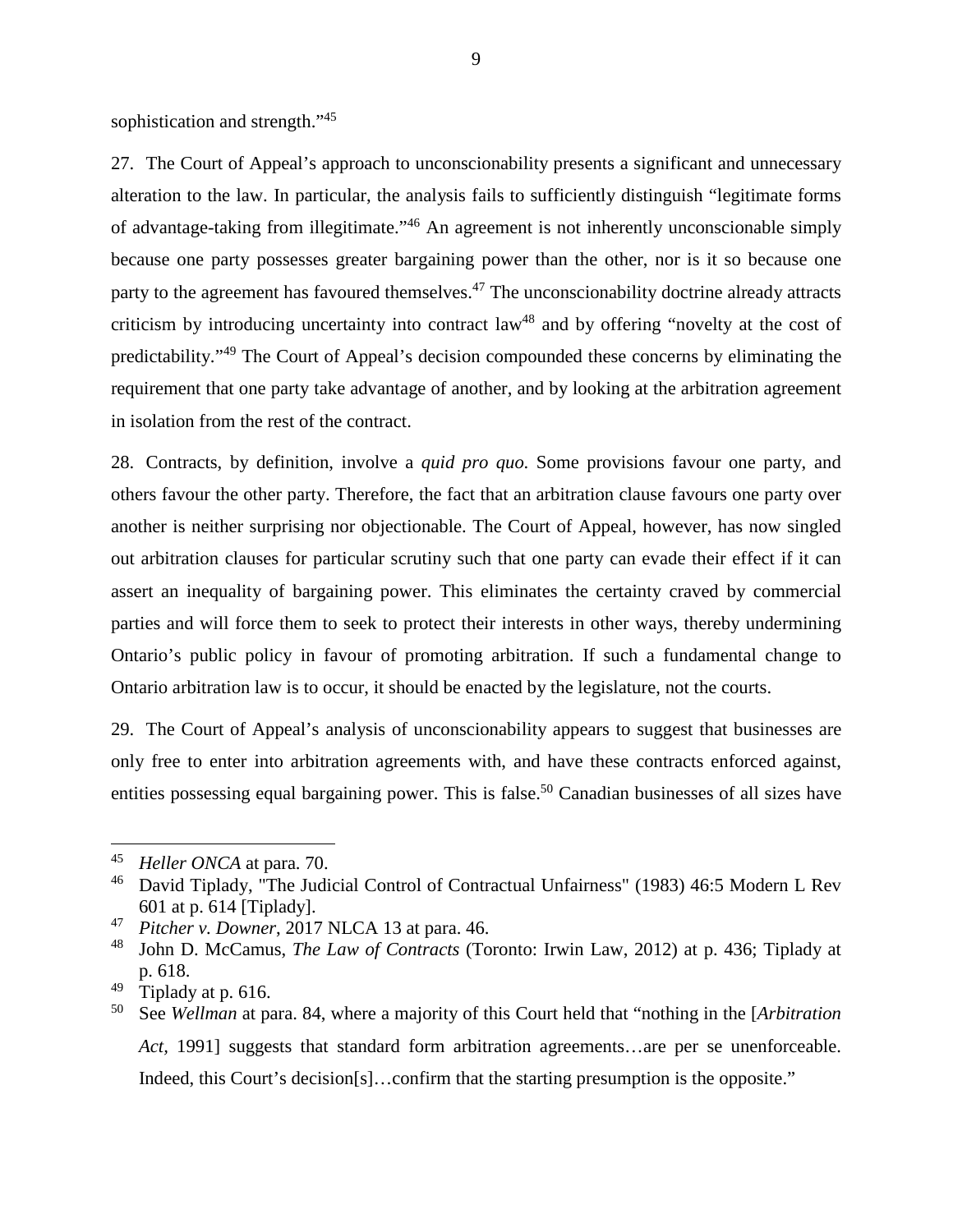a legitimate interest in resolving many types of disputes by way of arbitration.<sup>51</sup> and even equally situated commercial parties often do not heavily negotiate dispute resolution clauses.<sup>52</sup> Further, some degree of inequality of bargaining power is present in almost all contractual negotiations. However, under the Court of Appeal's approach, any arbitration clause entered into between a commercial entity and an individual risks being declared unconscionable. Even where businesses adduce unchallenged evidence to rebut a finding of unconscionability, a court adopting the Court of Appeal's analysis may ignore it as "unpersuasive" and instead rely on their own inferences.<sup>53</sup>

30. In sum, the decision appealed from in this case unduly and improperly interfered with the parties' agreement to arbitrate. By allowing the Respondent to escape his contractual obligations in the manner it did, the decision results in commercial uncertainty and undermines the predictability at the core of business arrangements. Indeed, as Lord Mansfield observed more than two hundred years ago in the decision of *Milles v Fletcher*, "[t]he great object in every branch of the law, but especially in mercantile law, is certainty."<sup>54</sup>

31. The Chamber encourages this Court to expressly affirm that the principles of freedom of contract and holding parties to their bargains should guide a court's analysis when considering the enforceability of an arbitration agreement. To do otherwise risks undermining Canada's reputation as an "arbitration-friendly state"<sup>55</sup> and could create turmoil for the many businesses who participate in the Canadian economy.

#### **PART IV ~ SUBMISSIONS ON COSTS**

32. The Chamber undertakes not to seek any costs and asks that no costs be awarded against it.

ALL OF WHICH IS RESPECTFULLY SUBMITTED this 18<sup>th</sup> day of October, 2019.

Matthew Milne-Smith and Chantelle Cseh Counsel for the Intervener, Canadian Chamber of Commerce

Andrew D. Little, "Canadian Arbitration Law after Dell Computer Corp. v. Union Des 51 Consommateurs" (2007) 45:3 Can Community LJ 356 at p. 376 [Little].

<sup>52</sup> Little at p. 377.

<sup>53</sup> Heller ONCA at para. 68.

<sup>54</sup> Milles v. Fletcher (1779), 1 Dougl 231 at 232, 99 ER 151 (KB).

<sup>55</sup> Smith Affidavit (Leave to Intervene Motion Record, Tab 2) at para, 13; ULCC Working Group Report at paras. 4-5.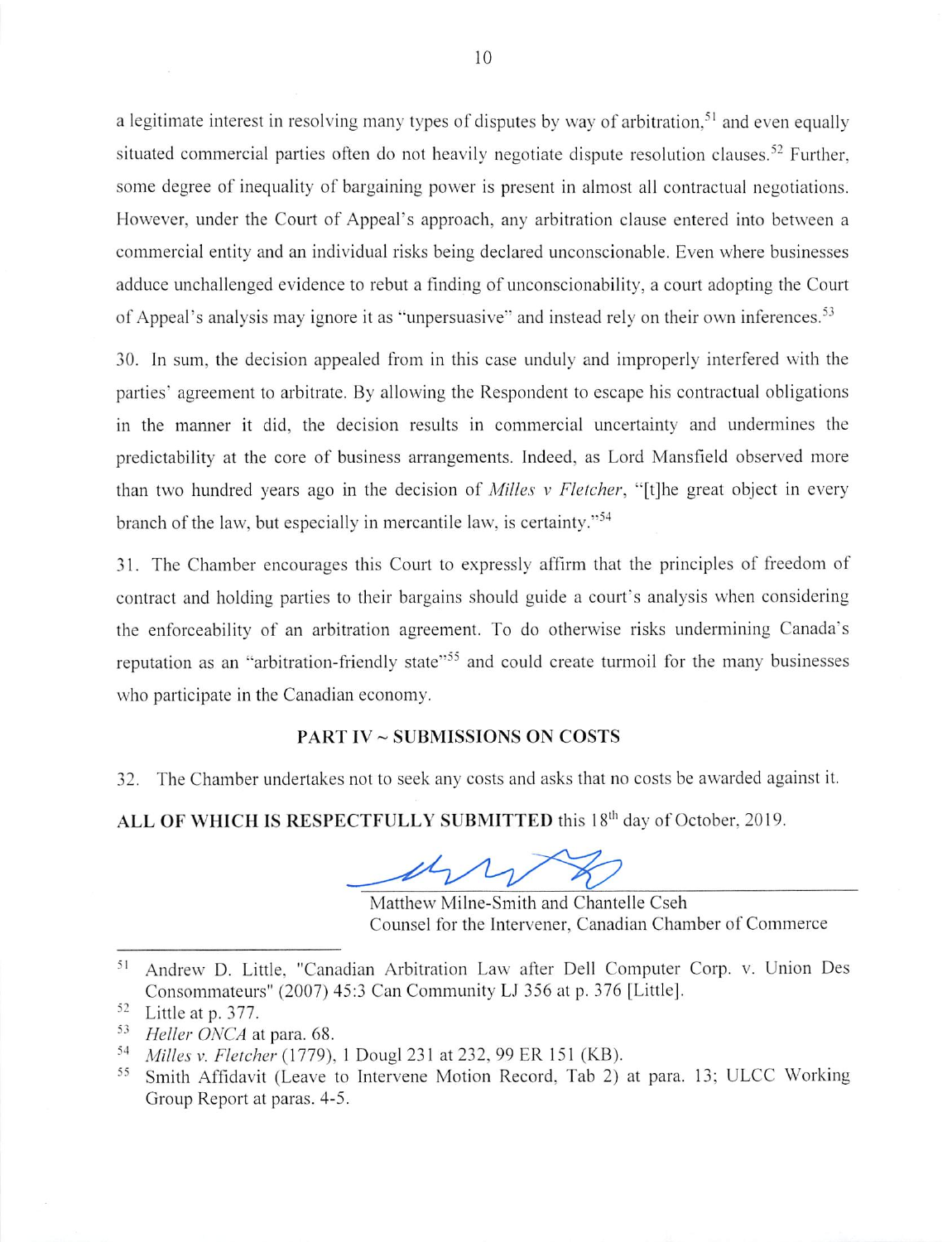| Tab             | <b>Authority</b>                                                                         | Paragraph<br><b>Reference</b> |  |  |
|-----------------|------------------------------------------------------------------------------------------|-------------------------------|--|--|
| <b>Case Law</b> |                                                                                          |                               |  |  |
| 1.              | 10718 Nfld. Inc. v. St. John's (City), 2018 NLSC 82                                      | 12                            |  |  |
| 2.              | BWV Investments Ltd. v. Saskferco Products Inc., [1994] S.J. No. 629<br>(Sask. C.A.)     | 10, 15                        |  |  |
| 3.              | <b>Dell Computer Corp. v. Union des consommateurs, 2007 SCC 34</b>                       | 19                            |  |  |
| 4.              | Fraser River Pile & Dredge Ltd. v. Can-Dive Services Ltd., [1999] 3<br><b>S.C.R. 108</b> | 9                             |  |  |
| 5.              | Geffen v. Goodman Estate, [1991] 2 S.C.R. 353                                            | 9                             |  |  |
| 6.              | GreCon Dimter Inc. v. J.R. Normand Inc., 2005 SCC 46                                     | 9, 15                         |  |  |
| 7.              | Heller v. Uber Technologies Inc., 2018 ONSC 718                                          | 22                            |  |  |
| 8.              | Heller v. Uber Technologies Inc., 2019 ONCA 1                                            | 22, 26, 29                    |  |  |
| 9.              | Hofer v. Hofer, [1970] S.C.R. 958                                                        | 9                             |  |  |
| 10.             | Jean Estate v. Wires Jolley LLP, 2009 ONCA 339                                           | $9 - 10$                      |  |  |
| 11.             | <i>Kanitz v. Rogers Cable Inc.,</i> [2002] O.J. No. 665 (Ont. S.C.J.)                    | 16                            |  |  |
| 12.             | Milles v. Fletcher (1779), 1 Dougl 231 at 232, 99 ER 151 (KB)                            | 30                            |  |  |
| 13.             | National Trust Co. v. Mead, [1990] 2 S.C.R. 410                                          | 9                             |  |  |
| 14.             | Pitcher v. Downer, 2017 NLCA 13                                                          | 27                            |  |  |
| 15.             | Seidel v. TELUS Communications Inc., [2011] 1 S.C.R. 531                                 | 12, 15                        |  |  |
| 16.             | Shafron v. KRG Insurance Brokers (Western) Inc., 2009 SCC 6                              | 9                             |  |  |

## <span id="page-23-0"></span>**PART V ~ TABLE OF AUTHORITIES & LEGISLATION**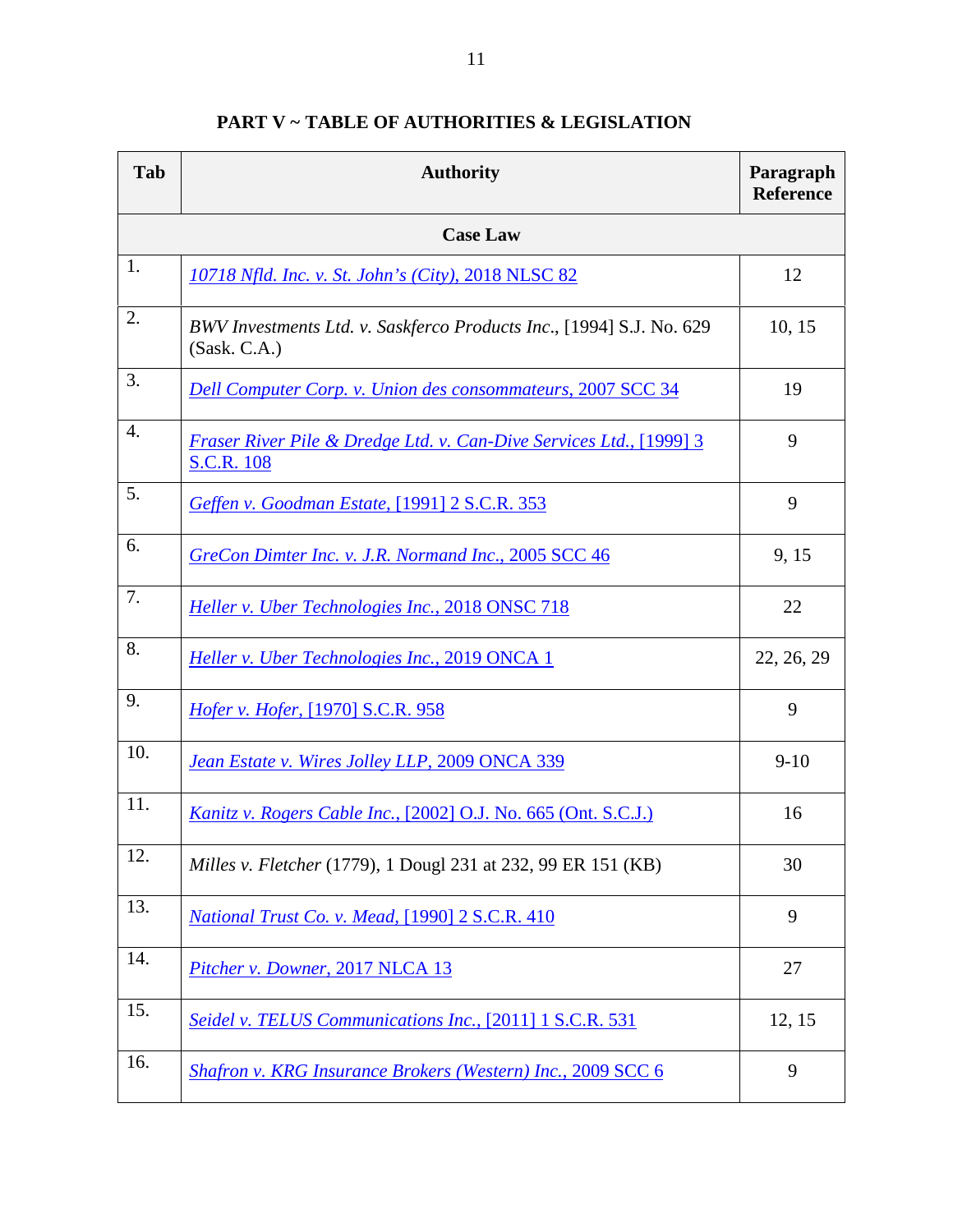| 17.                      | TELUS Communications Inc. v Wellman, 2019 SCC 19                                                                                                                           | $9-10, 13-$<br>14, 22, 29 |  |  |
|--------------------------|----------------------------------------------------------------------------------------------------------------------------------------------------------------------------|---------------------------|--|--|
| <b>Secondary Sources</b> |                                                                                                                                                                            |                           |  |  |
| 18.                      | Alberta Law Reform Institute, "Final report No. 103, Arbitration Act:<br><b>Stay and Appeal Issues" (2013)</b>                                                             | 9                         |  |  |
| 19.                      | Andrew D. Little, "Canadian Arbitration law after Dell Computer Corp.<br>v. Union Des Consommateurs" (2007) 45:3 Can Community LJ                                          | 29                        |  |  |
| 20.                      | Anthony Daimsis, "Like a Poor Marksman, ONCA Keeps Missing the<br>Arbitration Target" (August 8, 2019) 1:1 Can J Comm Arb,<br>Forthcoming                                  | 19                        |  |  |
| 21.                      | David Tiplady, "The Judicial Control of Contractual Unfairness" (1983)<br>46:5 Modern L Rev 601                                                                            | 27                        |  |  |
| 22.                      | J. Brian Casey, "Arbitration Notebook" 25 Advocates' Soc. J. No. 3,<br>23-25, Winter 2006                                                                                  | 10                        |  |  |
| 23.                      | J. Kenneth McEwan & Ludmila B. Herbst, Commercial Arbitration in<br>Canada: A Guide to Domestic and International Arbitrations (Canada:<br>Thomson Reuters; 2018)          | 10, 20                    |  |  |
| 24.                      | John D. McCamus, The Law of Contracts (Toronto: Irwin Law, 2012)                                                                                                           | 27                        |  |  |
| 25.                      | "Bill 42, An Act to Revise the Arbitrations Act", 1 <sup>st</sup> reading, Ontario,<br>Official Report of Debates (Hansard), 35-1 (March 27, 1991) (available<br>online)   | 13                        |  |  |
| 26.                      | "Bill 42, An Act to Revise the Arbitrations Act", 2 <sup>nd</sup> reading, Ontario,<br>Official Report of Debates (Hansard), 35-1 (November 5, 1991)<br>(available online) | 10, 13                    |  |  |
| 27.                      | Uniform Law Conference of Canada, "International Commercial<br>Arbitration – Report of the Working Group" (August 18, 2012)                                                | 6, 31                     |  |  |
| 28.                      | Uniform Law Conference of Canada, Uniform Arbitration Act (1990)                                                                                                           | $10-11, 14$               |  |  |
| 29.                      | Uniform Law Conference of Canada, "Proceedings of the Seventy-First<br>Annual Meeting" (August 1989), Appendix B "Report of the Alberta<br>Commissioners"                  | 10                        |  |  |